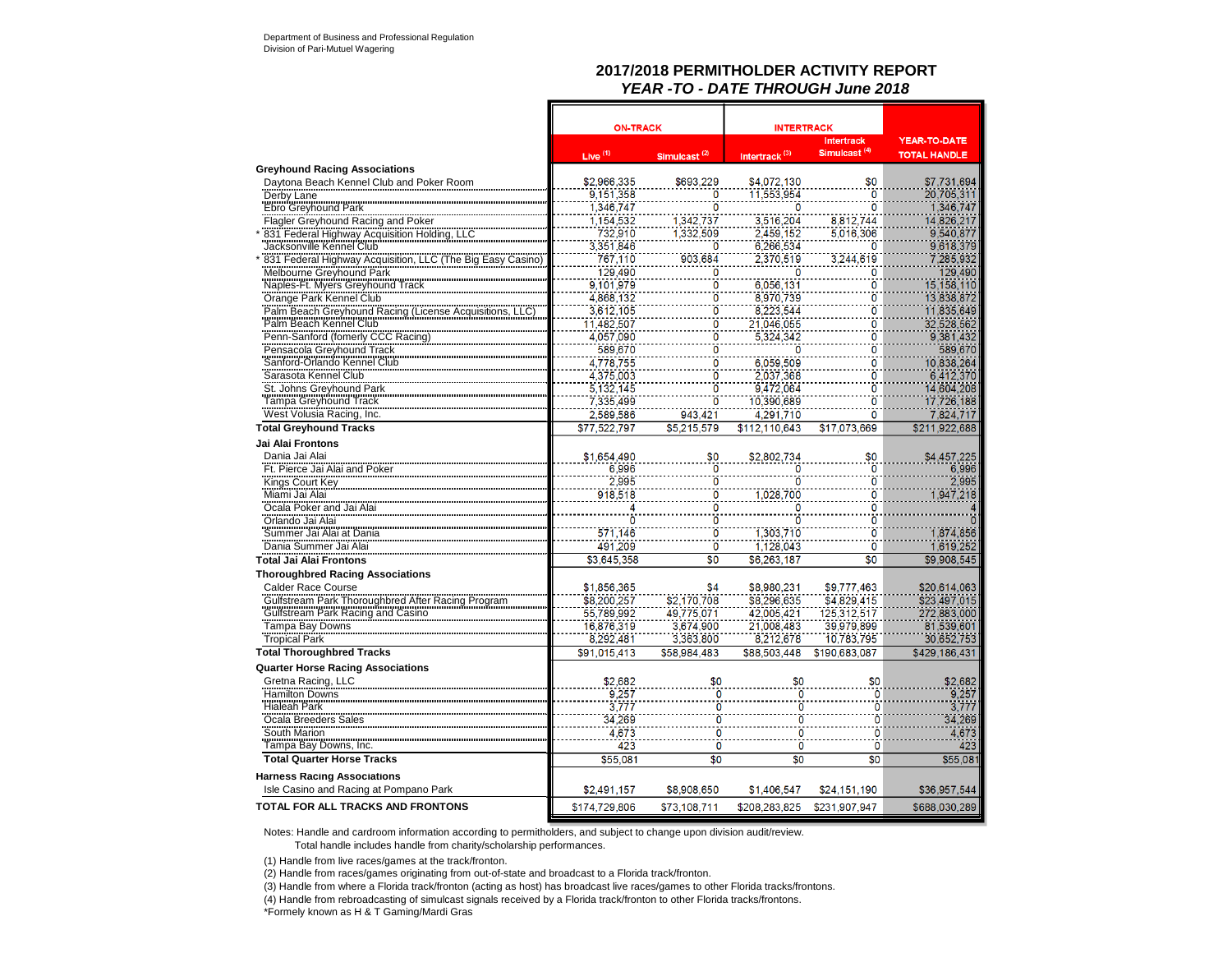# JUNE 2018 PERMITHOLDER ACTIVITY REPORT

|                                                                                 | <b>ON-TRACK</b>     |                                                 | <b>INTERTRACK</b>         |                          | <b>JUNE</b>    |
|---------------------------------------------------------------------------------|---------------------|-------------------------------------------------|---------------------------|--------------------------|----------------|
|                                                                                 |                     |                                                 |                           | <b>Intertrack</b>        | <b>TOTAL</b>   |
|                                                                                 | Live <sup>(1)</sup> | Simulcast <sup>(2)</sup>                        | Intertrack <sup>(3)</sup> | Simulcast <sup>(4)</sup> | <b>HANDLE</b>  |
| <b>Greyhound Racing Associations</b>                                            |                     |                                                 |                           |                          |                |
| Daytona Beach Kennel Club and Poker Room                                        | \$449,578           | \$184,676                                       | \$740,960                 | \$0                      | \$1,375,213    |
| Derby Lane                                                                      | 1,384,110           | 0                                               | 2,015,446                 | ö                        | 3,399,556      |
| Ebro Greyhound Park                                                             | 387,059             | Ö                                               | ö                         | Ō                        | 387,059        |
| Flagler Greyhound Racing and Poker                                              | 141.146             | 217,768                                         | 418,364                   | 1.932.629                | 2.709.907      |
| 831 Federal Highway Acquisition Holding, LLC                                    | ō                   | Ō                                               | ö                         | Ō                        |                |
| Jacksonville Kennel Club                                                        | ö                   | 0                                               | ö                         | Ô                        |                |
| 831 Federal Highway Acquisition, LLC (The Big Easy Casino)                      | ö                   | ö                                               | ö                         | Ö                        |                |
| Melbourne Greyhound Park                                                        | ö                   | Ō                                               | ö                         | Ō                        |                |
| Naples-Ft. Myers Greyhound Track                                                | ö                   |                                                 | $\Omega$                  | O                        | n              |
| Crange Park Kennel Club<br>Palm Beach Greyhound Racing (License Acquisitions, I | ,291,144            | $\frac{0}{0}$                                   | 2,180,000                 | Ö                        | 3,471,144      |
|                                                                                 | 481,413             |                                                 | 1,025,817                 | ö                        | 1,507,230      |
| Palm Beach Kennel Club                                                          | 678,638             |                                                 | 1.410.785                 | Ō                        | 2.089.423      |
| Penn-Sanford (fomerly CCC Racing)                                               | ö                   |                                                 | 0                         | Ō                        |                |
| Pensacola Greyhound Track                                                       | 81.675              | $\begin{array}{c} 0 \\ 0 \\ 0 \\ 0 \end{array}$ | ö                         | Ō                        | 81.675         |
| Sanford-Orlando Kennel Club                                                     | 766.199             |                                                 | 1,093,214                 | Ò                        | 1.859.413      |
| Sarasota Kennel Club                                                            | ō                   | Ö                                               | $\overline{0}$            | $\ddot{\mathbf{0}}$      | 0              |
| St. Johns Greyhound Park                                                        | ö                   | Ō                                               | ö                         | $\ddot{\mathbf{0}}$      |                |
| <b>Tampa Greyhound Track</b>                                                    | ō                   | Ō                                               | $\overline{0}$            | Ō                        | 0              |
| West Volusia Racing, Inc.                                                       | n                   | $\overline{0}$                                  | $\bf{0}$                  | Ō                        | 0              |
|                                                                                 |                     |                                                 |                           |                          |                |
| <b>Total Greyhound Tracks</b>                                                   | \$5,660,961         | \$402,444                                       | \$8,884,586               | \$1,932,629              | \$16,880,620   |
| Jai Alai Frontons                                                               |                     |                                                 |                           |                          |                |
| Dania Jai Alai                                                                  | \$0                 | \$0                                             | \$0                       | \$0                      | \$0            |
| Ft. Pierce Jai Alai and Poker                                                   | 6,996               | $\mathbf 0$                                     | $\mathbf 0$               | $\mathbf 0$              | 6,996          |
| Kings Court Key                                                                 | O                   | $\overline{0}$                                  | $\Omega$                  | $\overline{0}$           | $\Omega$       |
| Miami Jai Alai                                                                  | 0                   | 0                                               | 0                         | 0                        |                |
| Ocala Poker and Jai Alai                                                        | O                   | Ō                                               | $\overline{0}$            | Ö                        | 0              |
| Orlando Jai Alai                                                                | 0                   | 0                                               | 0                         | 0                        | 0              |
| Summer Jai Alai at Dania                                                        | 297,970             | 0                                               | 682,385                   | $\mathbf{0}$             | 980,356        |
| Summersport Enterprises at Dania Jai Alai                                       | ō                   | ö                                               | $\overline{0}$            | ö                        |                |
| <b>West Flagler Associates</b>                                                  | 0                   |                                                 | $\mathbf{0}$              |                          | 0              |
| <b>Total Jai Alai Frontons</b>                                                  | \$304.966           | $\overline{30}$                                 | \$682.385                 | $\overline{30}$          | \$987.352      |
|                                                                                 |                     |                                                 |                           |                          |                |
| <b>Thoroughbred Racing Associations</b>                                         |                     |                                                 |                           |                          |                |
| <b>Calder Race Course</b>                                                       | \$0                 | \$0                                             | \$0                       | \$0                      | \$0            |
| Gulfstream After Racing Program                                                 | $\overline{\$0}$    |                                                 |                           |                          | o              |
| Gulfstream Park Racing and Casino                                               | 499,545             | 4,581,844                                       | 427,166                   | 11,021,541               | 16,530,096     |
| Tampa Bay Downs                                                                 | 95.689              | 360,275                                         | 79.126                    | 3,876,628                | 4,411,717      |
| <b>Tropical Park</b>                                                            | 3.911.047           | 1.394.777                                       | 3.895.174                 | 4.593.137                | 13,794,135     |
| <b>Total Thoroughbred Tracks</b>                                                | \$4,506,280         | \$6,336,896                                     | \$4,401,467               | \$19,491,306             | \$34,735,948   |
| <b>Quarter Horse Racing Associations</b>                                        |                     |                                                 |                           |                          |                |
| Gretna Racing, LLC                                                              |                     |                                                 |                           |                          | \$0            |
| <b>Gulfstream After Racing Program</b>                                          | $\ddot{\mathbf{0}}$ |                                                 |                           |                          |                |
| Hamilton Downs Horsetrack                                                       | $\overline{0}$      |                                                 |                           |                          | $\overline{0}$ |
| Hialeah Park                                                                    | 0                   | 0                                               | $\Omega$                  | 0                        | $\overline{0}$ |
| Ocala Breeders Sales                                                            |                     |                                                 |                           |                          |                |
| South Marion                                                                    | 3.342               |                                                 |                           |                          | 3.342          |
| <b>Total Quarter Horse Tracks</b>                                               | 3.342               | $\Omega$                                        | $\Omega$                  | 0                        | \$3,342        |
| <b>Harness Racing Associations</b>                                              |                     |                                                 |                           |                          |                |
| Isle Casino and Racing at Pompano Park                                          | 0                   | 758,079                                         | 0                         | 2,251,965                | 3,010,044      |
| TOTAL FOR ALL TRACKS AND FRONTONS                                               | \$10,475,549        | \$7,497,418                                     | \$13.968.438              | \$23,675,900             |                |
|                                                                                 |                     |                                                 |                           |                          | \$55,617,306   |

Notes: Handle and cardroom information according to permitholders, and subject to change upon division audit/review. Total handle includes handle from charity/scholarship performances.

(1) Handle from live races/games at the track/fronton.

(2) Handle from races/games originating from out-of-state and broadcast to a Florida track/fronton.

(3) Handle from where a Florida track/fronton (acting as host) has broadcast live races/games to other Florida tracks/frontons.

(4) Handle from rebroadcasting of simulcast signals received by a Florida track/fronton to other Florida tracks/frontons.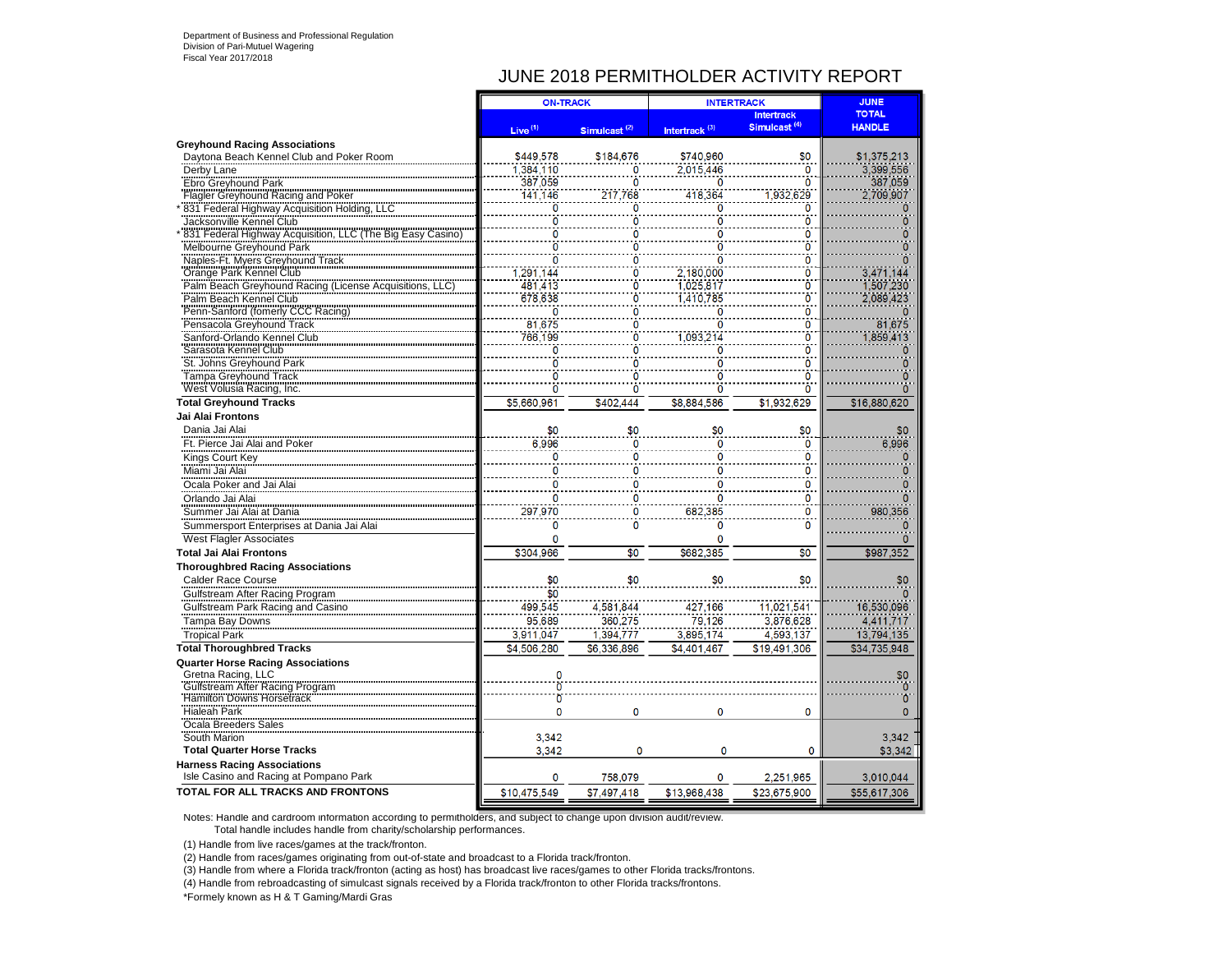# MAY 2018 PERMITHOLDER ACTIVITY REPORT

|                                                                                                                                                     | <b>ON-TRACK</b>      |                          | <b>INTERTRACK</b>         |                            | <b>MAY</b>                  |
|-----------------------------------------------------------------------------------------------------------------------------------------------------|----------------------|--------------------------|---------------------------|----------------------------|-----------------------------|
|                                                                                                                                                     |                      |                          |                           | <b>Intertrack</b>          | <b>TOTAL</b>                |
|                                                                                                                                                     | Live <sup>(1)</sup>  | Simulcast <sup>(2)</sup> | Intertrack <sup>(3)</sup> | Simulcast <sup>(4)</sup>   | <b>HANDLE</b>               |
| <b>Ireyhound Racing Associations</b>                                                                                                                |                      |                          |                           |                            |                             |
| Daytona Beach Kennel Club and Poker Room                                                                                                            | \$470.871            | \$178.514                | \$769.953                 | \$0<br>$\ddot{\mathbf{0}}$ | \$1.419.339                 |
| Derby Lane                                                                                                                                          | 1,434,759<br>194,077 | $\overline{0}$<br>ö      | 2,103,011<br>Ō            | $\ddot{\mathbf{0}}$        | 3,537,770<br>194,077        |
| Ebro Greyhound Park                                                                                                                                 | Ō                    | Ō                        | $\ddot{\mathbf{0}}$       | $\ddot{\mathbf{0}}$        | $\overline{0}$              |
| Export Creyhound Racing and Poker<br>Tlagler Greyhound Racing and Poker<br>331 Federal Highway Acquisition Holding, LLC<br>Jacksonville Kennel Club | 45.061               | 457,338                  | 183,020                   | ,582,449                   | 2,267,868                   |
|                                                                                                                                                     | Ō                    | $\Omega$                 | $\Omega$                  | $\bf{0}$                   | $\Omega$                    |
| 831 Federal Highway Acquisition, LLC (The Big Easy Casino)                                                                                          | $\ddot{\mathbf{0}}$  | ö                        | ō                         | Ö                          | $\overline{0}$              |
| Melbourne Greyhound Park                                                                                                                            | ō                    | Ō                        | Ō                         | $\bf{0}$                   | $\Omega$                    |
| Naples-Ft. Myers Greyhound Track                                                                                                                    | 783,226              | Ō                        | 619,623                   | $\overline{0}$             | 1.402.849                   |
| Napies-Fit. Inversion Club<br>Orange Park Kennel Club<br>Palm Beach Greyhound Racing (License Acquisitions, LLC)                                    | 1,277,973            | $\bf{0}$                 | 2,227,488                 | $\ddot{\mathbf{0}}$        | 3,505,461                   |
|                                                                                                                                                     | $\overline{0}$       | $\bf{0}$                 | $\Omega$                  | $\ddot{\mathbf{0}}$        |                             |
| Palm Beach Kennel Club                                                                                                                              | 1,352,354            | ö                        | 2,408,446                 | $\bf{0}$                   | 3,760,800                   |
| Penn-Sanford (fomerly CCC Racing)                                                                                                                   | $\overline{0}$       | Ö                        | $\overline{0}$            | $\ddot{\mathbf{0}}$        |                             |
|                                                                                                                                                     | 47,155<br>861.975    | Ō<br>Ō                   | ō                         | Ō<br>$\overline{0}$        | 47,155                      |
| Pensacola Greyhound Track<br>Sanford-Orlando Kennel Club<br>Sanford-Orlando Kennel Club<br>Sarasota Kennel Club                                     | $\overline{0}$       | Ō                        | 1,102,136<br>$\bf{0}$     | $\overline{0}$             | 1,964,112<br>$\overline{0}$ |
| St. Johns Greyhound Park                                                                                                                            | ö                    | ö                        | Ō                         | $\overline{0}$             | ö                           |
|                                                                                                                                                     | ō                    | Ō                        | $\overline{0}$            | $\overline{0}$             | $\overline{0}$              |
| Tampa Greyhound Track<br>West Volusia Racing, Inc.                                                                                                  | ō                    | Ō                        | Ō                         | $\overline{0}$             | $\overline{0}$              |
| otal Greyhound Tracks                                                                                                                               | \$6,467,452          | \$635,852                | \$9,413,678               | \$1,582,449                | \$18,099,431                |
| ai Alai Frontons                                                                                                                                    |                      |                          |                           |                            |                             |
| Dania Jai Alai                                                                                                                                      | \$0                  | \$0                      | \$0                       | \$0                        | \$0                         |
| Ft. Pierce Jai Alai and Poker                                                                                                                       | Ö                    | $\overline{\mathbf{0}}$  | $\bf{0}$                  | $\bf{0}$                   | $\overline{\mathbf{0}}$     |
| Kings Court Key                                                                                                                                     | $\ddot{\mathbf{0}}$  | $\overline{0}$           | ō                         | $\bf{0}$                   | $\overline{0}$              |
| Miami Jai Alai                                                                                                                                      | $\overline{0}$       | ö                        | $\ddot{\mathbf{0}}$       | $\bf{0}$                   | $\bf{0}$                    |
| Ocala Poker and Jai Alai                                                                                                                            | 4                    | Ö                        | $\overline{0}$            | $\overline{0}$             | 4                           |
| Orlando Jai Alai                                                                                                                                    | $\bf{0}$             | $\bf{0}$                 | $\bf{0}$                  | $\bf{0}$                   | $\Omega$                    |
| Summer Jai Alai at Dania                                                                                                                            | 273,176              | $\bf{0}$                 | 621,324                   | $\bf{0}$                   | 894,500                     |
| Summersport Enterprises at Dania Jai Alai                                                                                                           | $\overline{0}$       | õ                        | $\Omega$                  | $\overline{0}$             | $\Omega$                    |
| otal Jai Alai Frontons                                                                                                                              | \$273.180            | $\overline{60}$          | \$621.324                 | \$0                        | \$894,504                   |
| horoughbred Racing Associations                                                                                                                     |                      |                          |                           |                            |                             |
| Calder Race Course                                                                                                                                  | \$0                  | \$0                      | \$0                       | \$0                        | \$0                         |
| Gulfstream After Racing Program                                                                                                                     |                      |                          |                           |                            |                             |
| Gulfstream Park Racing and Casino                                                                                                                   | 2,318,921            | 5,741,813                | 2,181,064                 | 17,680,510                 | 27,922,309                  |
| Tampa Bay Downs<br>Tropical Park                                                                                                                    | 618.133              | 264.107                  | 608.383                   | 3,017,548                  | 4.508.171                   |
| otal Thoroughbred Tracks                                                                                                                            | 2,158,166            | 1,611,760<br>\$7.617.679 | 2,092,126                 | 5,310,852                  | 11,172,904                  |
|                                                                                                                                                     | \$5,095,220          |                          | \$4,881,573               | \$26,008,910               | \$43,603,383                |
| <b>luarter Horse Racing Associations</b><br>Gretna Racing, LLC                                                                                      | $\bf{0}$             | $\bf{0}$                 | $\bf{0}$                  | 0                          | \$0                         |
|                                                                                                                                                     | $\bf{0}$             | $\bf{0}$                 | $\bf{0}$                  | 0                          | $\overline{0}$              |
| Gulfstream After Racing Program                                                                                                                     | $\bf{0}$             | $\overline{0}$           | $\overline{0}$            | $\overline{0}$             | $\mathbf{0}$                |
| Hialeah Park                                                                                                                                        | $\overline{0}$       | Ō                        | $\overline{0}$            | $\overline{0}$             | $\overline{0}$              |
| Ocala Breeders Sales                                                                                                                                | $\overline{0}$       | $\overline{\mathbf{0}}$  | $\overline{0}$            | $\overline{0}$             | $\overline{0}$              |
| South Marion                                                                                                                                        | 1,604                | $\overline{0}$           | $\overline{0}$            | 0                          | 1,604                       |
| <b>Total Quarter Horse Tracks</b>                                                                                                                   | \$1,604              | $\Omega$                 | $\Omega$                  | $\Omega$                   | \$1,604                     |
| larness Racing Associations                                                                                                                         |                      |                          |                           |                            |                             |
| Isle Casino and Racing at Pompano Park                                                                                                              | \$148,626            | \$889,559                | \$81,085                  | \$2,393,775                | \$3,513,044                 |
| OTAL FOR ALL TRACKS AND FRONTONS                                                                                                                    | \$11,986,082         | \$9,143,090              | \$14,997,660              | \$29,985,135               | \$66,111,966                |
|                                                                                                                                                     |                      |                          |                           |                            |                             |

Notes: Handle and cardroom information according to permitholders, and subject to change upon division audit/review. Total handle includes handle from charity/scholarship performances.

(1) Handle from live races/games at the track/fronton.

(2) Handle from races/games originating from out-of-state and broadcast to a Florida track/fronton.

(3) Handle from where a Florida track/fronton (acting as host) has broadcast live races/games to other Florida tracks/frontons.

(4) Handle from rebroadcasting of simulcast signals received by a Florida track/fronton to other Florida tracks/frontons.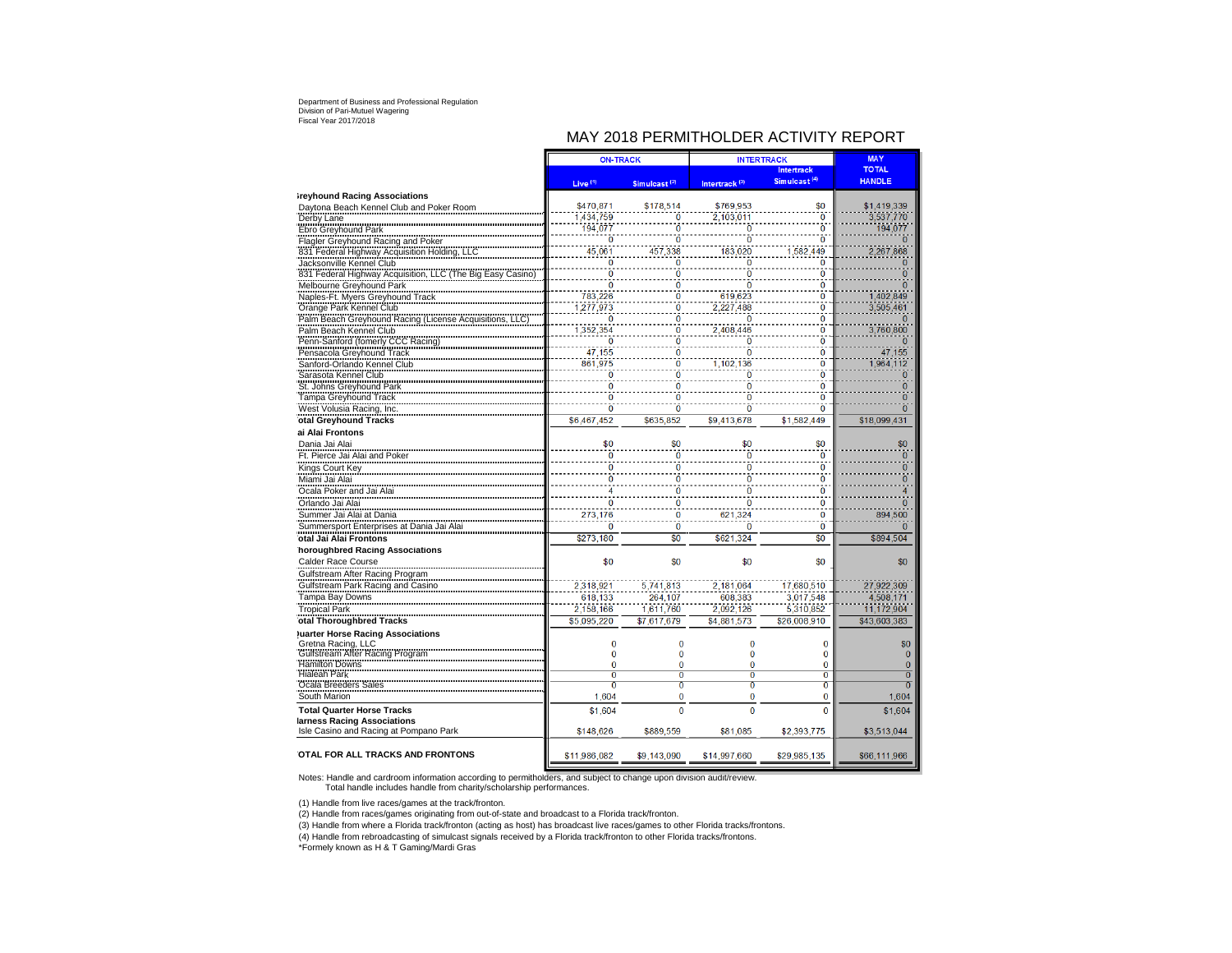# APRIL 2018 PERMITHOLDER ACTIVITY REPORT

|                                                                                                                                                                           | <b>ON-TRACK</b>     |                          | <b>INTERTRACK</b>         | <b>APRIL</b>                     |                      |
|---------------------------------------------------------------------------------------------------------------------------------------------------------------------------|---------------------|--------------------------|---------------------------|----------------------------------|----------------------|
|                                                                                                                                                                           |                     |                          |                           | <b>Intertrack</b>                | <b>TOTAL</b>         |
|                                                                                                                                                                           | Live <sup>(1)</sup> | Simulcast <sup>(2)</sup> | Intertrack <sup>(3)</sup> | Simulcast <sup>(4)</sup>         | <b>HANDLE</b>        |
| <b>Greyhound Racing Associations</b>                                                                                                                                      |                     |                          |                           |                                  |                      |
| Davtona Beach Kennel Club and Poker Room                                                                                                                                  | \$455,046           | \$54,526                 | \$626,790                 | \$0                              | \$1,136,362          |
| Derby Lane                                                                                                                                                                | 1,448,326           | Ō                        | 1.750.668                 | $\overline{0}$                   | 3.198.995            |
| Ebro Greyhound Park                                                                                                                                                       | $\overline{0}$      | Ō                        | ō                         | $\overline{0}$                   | o                    |
| <b>Flagler Greyhound Racing and Poker</b>                                                                                                                                 | $\overline{0}$      | Ō                        | $\ddot{\mathbf{0}}$       | $\overline{0}$                   | $\overline{0}$       |
|                                                                                                                                                                           | 229.415             | 375.047                  | 941.660                   | ,437,523                         | 2.983.645            |
|                                                                                                                                                                           | Ò                   | Ö                        | Ō                         | $\overline{0}$                   | $\Omega$             |
|                                                                                                                                                                           | $\overline{0}$      | Ö                        | $\ddot{\mathbf{0}}$       | $\overline{0}$                   | n                    |
| 1931 Federal Highway Acquisition Holding, LLC<br>Jacksonville Kennel Club<br>1931 Federal Highway Acquisition, LLC (The Big Easy Casino)<br>Melbourne Greyhound Park      | 13,515              | Ō                        | ō                         | $\overline{0}$                   | 13,515               |
| Naples-Ft. Myers Greyhound Track                                                                                                                                          | ,014,104            | Ö                        | 694.070                   | $\overline{0}$                   | 1.708.174            |
| Orange Park Kennel Club                                                                                                                                                   | 502.371             | Ö<br>Ö                   | 1.041.943                 | ö                                | 1.544.314            |
| Orange Park Netwiel State<br>Palm Beach Greyhound Racing (License Acquisitions, LLC)<br>Palm Beach Greyhound Racing (License Acquisitions, LLC)<br>Palm Beach Kennel Club | $\overline{0}$      |                          | $\overline{0}$            | $\overline{0}$<br>$\overline{0}$ | $\Omega$             |
|                                                                                                                                                                           | 1,286,461           | Ō<br>$\ddot{\mathbf{0}}$ | 2,188,755                 | $\overline{0}$                   | 3,475,216            |
| Penn-Sanford (fomerly CCC Racing)                                                                                                                                         | $\Omega$<br>37,993  |                          | $\Omega$<br>Ò             | $\overline{0}$                   | 37.993               |
| Pensacola Greyhound Track                                                                                                                                                 | 719,526             | $\frac{0}{0}$            | 945.028                   | $\overline{0}$                   |                      |
| Sanford-Orlando Kennel Club<br>Sarasota Kennel Club                                                                                                                       | 516,556             |                          | 303.255                   | $\bf{0}$                         | 1,664,554<br>819.811 |
| St. Johns Greyhound Park                                                                                                                                                  | 571,625             | 0<br>Ō                   | 1,032,228                 | $\overline{0}$                   | 1.603.853            |
| <b>Tampa Greyhound Track</b>                                                                                                                                              | $\mathbf{0}$        | $\ddot{\mathbf{0}}$      | $\overline{0}$            | $\bf{0}$                         | 0                    |
| West Volusia Racing, Inc.                                                                                                                                                 | $\overline{0}$      | Ō                        | $\overline{0}$            | $\overline{0}$                   | $\Omega$             |
| <b>Total Greyhound Tracks</b>                                                                                                                                             | \$6.794.938         | \$429.573                | \$9.524.398               | \$1,437,523                      | \$18.186.431         |
| Jai Alai Frontons                                                                                                                                                         |                     |                          |                           |                                  |                      |
| Dania Jai Alai                                                                                                                                                            | \$275,249           | \$0                      | \$519,781                 | \$0                              | \$795.030            |
|                                                                                                                                                                           | ö                   | ō                        | $\overline{0}$            | $\overline{0}$                   | $\Omega$             |
| Ft. Pierce Jai Alai and Poker                                                                                                                                             | $\overline{0}$      | Ō                        | ō                         | $\overline{0}$                   | o                    |
| Kings Court Key                                                                                                                                                           | 157,181             | Ō                        | 148,910                   | $\overline{0}$                   | 306.090              |
| Miami Jai Alai                                                                                                                                                            | $\bf{0}$            | $\ddot{\mathbf{0}}$      | $\overline{0}$            | $\overline{0}$                   | n                    |
| Ocala Poker and Jai Alai                                                                                                                                                  | $\ddot{\mathbf{0}}$ | ö                        | $\ddot{\mathbf{0}}$       | $\overline{0}$                   | 0                    |
| Orlando Jai Alai<br>Summer Jai Alai at Dania                                                                                                                              | $\overline{0}$      | $\ddot{\mathbf{0}}$      | $\ddot{\mathbf{0}}$       | $\overline{0}$                   |                      |
| Summer Sun Allin Bullion Communication                                                                                                                                    | $\overline{0}$      | $\overline{0}$           | $\bf{0}$                  | $\Omega$                         | 0                    |
|                                                                                                                                                                           |                     |                          |                           |                                  | 0                    |
| <b>Total Jai Alai Frontons</b>                                                                                                                                            | \$432,430           | \$0                      | \$668,690                 | \$0                              | \$1,101,120          |
| <b>Thoroughbred Racing Associations</b>                                                                                                                                   |                     |                          |                           |                                  |                      |
| Calder Race Course                                                                                                                                                        | \$0                 | \$0                      | \$0                       | \$0                              | \$0                  |
| Gulfstream After Racing Program                                                                                                                                           |                     |                          |                           |                                  |                      |
| Gulfstream Park Racing and Casino                                                                                                                                         | 4,735,314           | 3.899.457                | 4.398.895                 | 9.429.943                        | 22.463.609           |
| Tampa Bay Downs                                                                                                                                                           | 2.169.209           | 587,489                  | 2.443.053                 | 5,913,374                        | 11,113,126           |
| <b>Tropical Park</b>                                                                                                                                                      | $\bf{0}$            | 0                        | $\bf{0}$                  | $\bf{0}$                         | 0                    |
| <b>Total Thoroughbred Tracks</b>                                                                                                                                          | \$6,904,523         | \$4,486,946              | \$6.841.948               | \$15,343,317                     | \$33.576.734         |
| <b>Quarter Horse Racing Associations</b>                                                                                                                                  |                     |                          |                           |                                  |                      |
| Gretna Racing, LLC<br>Hamilton Downs                                                                                                                                      | \$0                 |                          |                           |                                  | \$0                  |
| <b>Hialeah Park</b>                                                                                                                                                       | $\ddot{\mathbf{0}}$ |                          |                           |                                  | $\overline{0}$       |
| Ocala Breeders Sales                                                                                                                                                      |                     |                          |                           |                                  | $\overline{0}$       |
| South Marion                                                                                                                                                              | 725                 |                          |                           |                                  | 725                  |
| <b>Total Quarter Horse Tracks</b>                                                                                                                                         | 725                 | 0                        | $\bf{0}$                  | 0                                | \$725                |
| <b>Harness Racing Associations</b>                                                                                                                                        |                     |                          |                           |                                  |                      |
| Isle Casino and Racing at Pompano Park                                                                                                                                    | 301.341             | 813,703                  | 176,205                   | 2.303.780                        | 3.595.029            |
| TOTAL FOR ALL TRACKS AND FRONTONS                                                                                                                                         | \$14.433.957        | \$5.730.222              | \$17,211,242              | \$19.084.620                     | \$56.460.040         |
|                                                                                                                                                                           |                     |                          |                           |                                  |                      |

Notes: Handle and cardroom information according to permitholders, and subject to change upon division audit/review. Total handle includes handle from charity/scholarship performances.

(1) Handle from live races/games at the track/fronton.

(2) Handle from races/games originating from out-of-state and broadcast to a Florida track/fronton.

(3) Handle from where a Florida track/fronton (acting as host) has broadcast live races/games to other Florida tracks/frontons.<br>(4) Handle from rebroadcasting of simulcast signals received by a Florida track/fronton to oth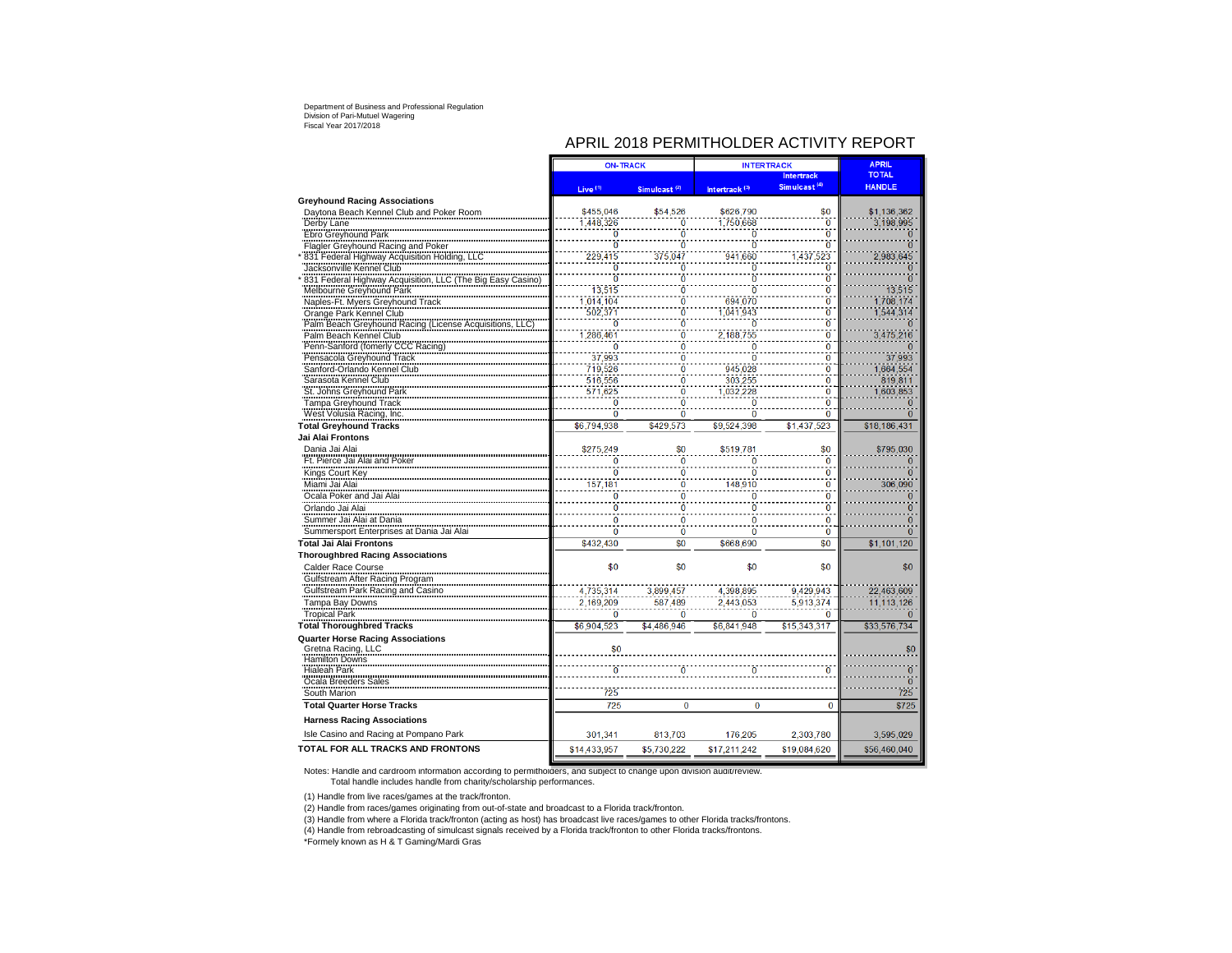# MARCH 2018 PERMITHOLDER ACTIVITY REPORT

|                                                                            | <b>ON-TRACK</b>     |                           | <b>INTERTRACK</b>         | <b>MARCH</b>             |                 |
|----------------------------------------------------------------------------|---------------------|---------------------------|---------------------------|--------------------------|-----------------|
|                                                                            |                     |                           |                           | <b>Intertrack</b>        | <b>TOTAL</b>    |
|                                                                            | Live <sup>(1)</sup> | Sim ulcast <sup>(2)</sup> | Intertrack <sup>(3)</sup> | Simulcast <sup>(4)</sup> | <b>HANDLE</b>   |
| <b>Greyhound Racing Associations</b>                                       |                     |                           |                           |                          |                 |
| Daytona Beach Kennel Club and Poker Room                                   | 548,061             | \$24,437                  | \$676,377                 | \$0                      | \$1,248,875     |
| Derby Lane                                                                 | 1.878.475           | Ō                         | 2.134.054                 | $\overline{0}$           | 4,012,529       |
| Ebro Greyhound Park                                                        | $\Omega$            | Ō                         | $\overline{0}$            | $\overline{0}$           | $\Omega$        |
| Flagler Greyhound Racing and Poker                                         | ö                   | Ō                         | $\dot{0}$                 | $\overline{0}$           | $\overline{0}$  |
| 831 Federal Highway Acquisition Holding, LLC                               | 352,337             | 406,755                   | 1,024,721                 | 1,637,936                | 3,421,749       |
| Jacksonville Kennel Club                                                   | ō                   | Ō                         | ō                         | Ō                        | Ō               |
| 1831 Federal Highway Acquisition, LLC (The Big Easy Casino)                | ō                   | Ō                         | $\overline{0}$            | ö                        | $\Omega$        |
|                                                                            | 44,481              | Ō                         | $\overline{0}$            | $\overline{0}$           | 44,481          |
| Naples-Ft. Myers Greyhound Track                                           | 1,989,897           | $\ddot{\mathbf{0}}$       | 1,201,180                 | $\overline{0}$           | 3.191.077       |
| Orange Park Kennel Club                                                    | ö                   | $\ddot{\mathbf{0}}$       | $\overline{0}$            | $\overline{0}$           | $\overline{0}$  |
| Palm Beach Greyhound Racing (License Acquisitions,                         | $\overline{0}$      | Ō                         | $\overline{0}$            | $\overline{0}$           | $\overline{0}$  |
| Palm Beach Kennel Club                                                     | 1,677,326           | Ö                         | 2,649,092                 | $\overline{0}$           | 4,326,418       |
| Penn-Sanford (fomerly CCC Racing)                                          | $\overline{0}$      | Ō                         | ō                         | $\overline{0}$           | $\overline{0}$  |
| Pensacola Greyhound Track                                                  | 76,584              | $\ddot{\mathbf{0}}$       | $\bar{0}$                 | $\overline{0}$           | 76.584          |
| Sanford-Orlando Kennel Club                                                | 898.864             | Ō                         | 1,081,286                 | $\overline{0}$           | 1.980.150       |
| Sarasota Kennel Club                                                       | 1,056,856           | $\ddot{\mathbf{0}}$       | 402,211                   | $\overline{0}$           | 1,459,067       |
| Salasola Renner Stock<br>St. Johns Greyhound Park<br>Tampa Greyhound Track | 1,317,636           | $\ddot{\mathbf{0}}$       | 2,320,265                 | $\overline{0}$           | 3,637,901       |
|                                                                            | ö                   | $\bar{\mathbf{0}}$        | $\overline{0}$            | $\overline{\mathbf{0}}$  | $\overline{0}$  |
| West Volusia Racing, Inc.                                                  | ō                   | $\ddot{0}$                | ö                         | $\overline{0}$           | ö               |
| <b>Total Greyhound Tracks</b>                                              | \$9,840,516         | \$431,192                 | \$11,489,186              | \$1,637,936              | \$23,398,830    |
| Jai Alai Frontons                                                          |                     |                           |                           |                          |                 |
| Dania Jai Alai                                                             | \$366,660           | \$0                       | \$629,533                 | \$0                      | \$996,193       |
| Ft. Pierce Jai Alai and Poker                                              | $\overline{0}$      | $\bf{0}$                  | $\Omega$                  | $\Omega$                 | $\overline{0}$  |
| Kings Court Key                                                            | $\overline{0}$      | $\ddot{\mathbf{0}}$       | $\overline{0}$            | $\overline{0}$           | $\overline{0}$  |
| Miami Jai Alai                                                             | 172,092             | $\bf{0}$                  | 160.243                   | $\overline{0}$           | 332,335         |
| Ocala Poker and Jai Alai                                                   | $\bf{0}$            | 0                         | $\bf{0}$                  | 0                        | $\mathbf{0}$    |
| Orlando Jai Alai                                                           | 0                   | $\bf{0}$                  | $\bf{0}$                  | 0                        | 0               |
| Summer Jai Alai at Dania                                                   | $\bf{0}$            | $\overline{0}$            | $\bf{0}$                  | $\bf{0}$                 | $\overline{0}$  |
| Summersport Enterprises at Dania Jai Alai                                  | $\bf{0}$            | $\overline{0}$            | $\bf{0}$                  | $\mathbf{0}$             | $\overline{0}$  |
| <b>Total Jai Alai Frontons</b>                                             | \$538.752           | \$0                       | \$789.776                 | \$0                      | \$1,328,528     |
| <b>Thoroughbred Racing Associations</b>                                    |                     |                           |                           |                          |                 |
| Calder Race Course                                                         | \$0                 | \$0                       | \$0                       | \$0                      | \$0             |
| Gulfstream After Racing Program                                            |                     |                           |                           |                          |                 |
| Gulfstream Park Racing and Casino                                          | 13.062.189          | 5.342.946                 | 9.500.976                 | 11.419.347               | 39.325.458      |
| Tampa Bay Downs                                                            | 4.211.649           | 107.847                   | 5.046.604                 | 1.150.802                | 10.516.902      |
| <b>Tropical Park</b>                                                       | ō                   | Ō                         | $\bf{0}$                  | 0                        | n               |
| <b>Total Thoroughbred Tracks</b>                                           | \$17.273.838        | \$5.450.793               | \$14,547,580              | \$12.570.149             | \$49.842.360    |
| <b>Quarter Horse Racing Associations</b>                                   |                     |                           |                           |                          |                 |
| Gretna Racing, LLC                                                         | 0                   | $\bf{0}$                  | $\Omega$                  | $\Omega$                 | \$0             |
| Hamilton Downs                                                             | $\overline{0}$      | $\overline{0}$            | $\overline{0}$            | $\overline{0}$           | \$0             |
| Hialeah Park                                                               | $\overline{0}$      | Ō                         | Ò                         | Ò                        | \$0             |
| Deala Breeders Sales                                                       | $\bar{0}$           | Ō                         | Ō                         | Ō                        | $\overline{50}$ |
| South Marion                                                               | $\overline{0}$      | $\mathbf 0$               | $\overline{0}$            | $\mathbf{0}$             | \$0             |
| <b>Total Qurater Horse Tracks</b>                                          | \$0                 | \$0                       | \$0                       | \$0                      | \$0             |
| <b>Harness Racing Associations</b>                                         |                     |                           |                           |                          |                 |
| Isle Casino and Racing at Pompano Park                                     | \$405,805           | \$851,733                 | \$265,609                 | \$2,451,391              | \$3,974,538     |
|                                                                            |                     |                           |                           |                          |                 |
| <b>TOTAL FOR ALL TRACKS AND FRONTONS</b>                                   | \$28.058.910        | \$6,733,718               | \$27,092,152              | \$16.659.476             | \$78.544.255    |

Notes: Handle and cardroom information according to permitholders, and subject to change upon division audit/review. Total handle includes handle from charity/scholarship performances.

(1) Handle from live races/games at the track/fronton.

(2) Handle from races/games originating from out-of-state and broadcast to a Florida track/fronton.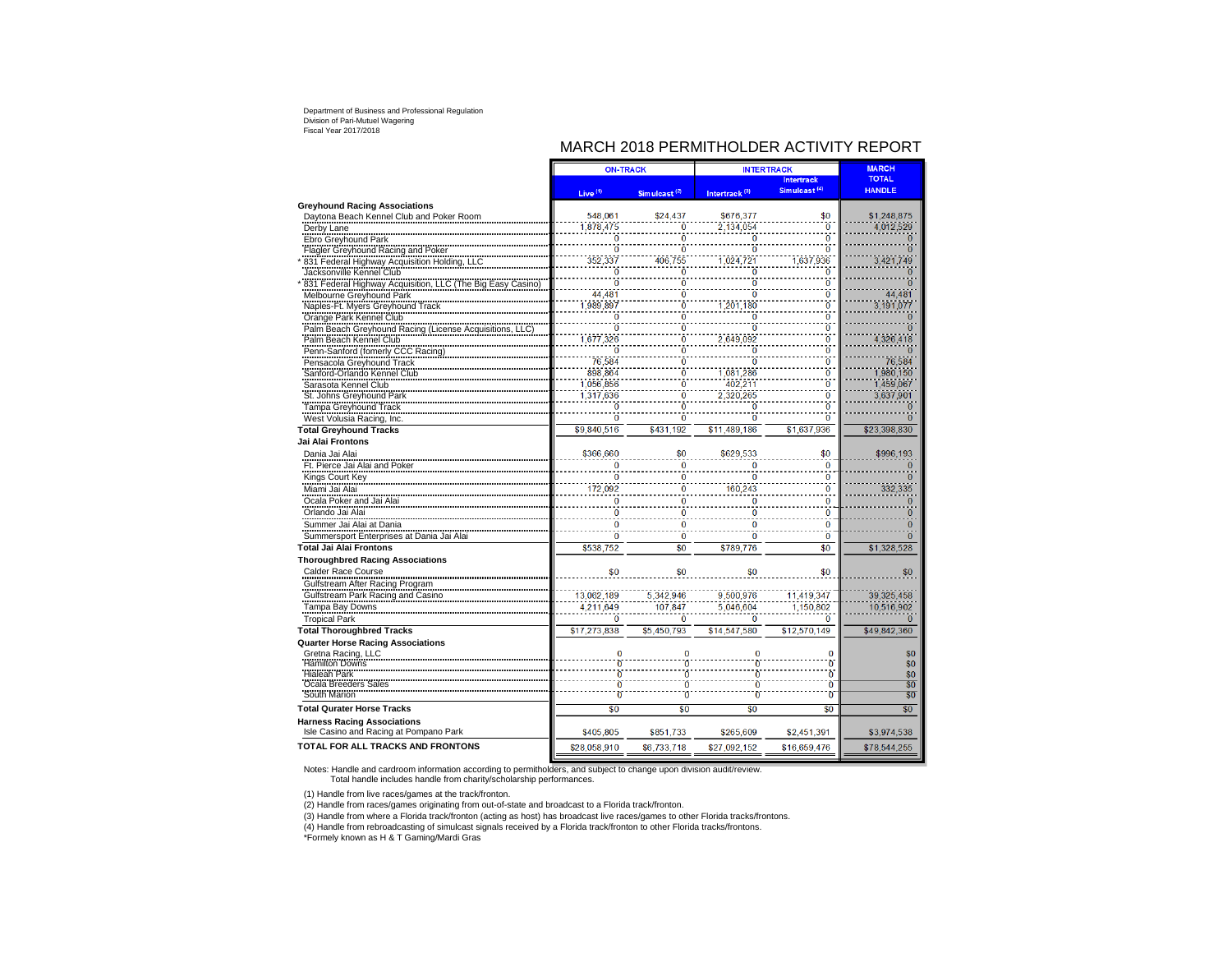## **FEBRUARY 2018 PERMITHOLDER ACTIVITY REPORT**

|                                                                              | <b>ON-TRACK</b>                 |                              | <b>INTERTRACK</b>         | <b>FEBRUARY</b>          |                       |
|------------------------------------------------------------------------------|---------------------------------|------------------------------|---------------------------|--------------------------|-----------------------|
|                                                                              |                                 |                              |                           | <b>Intertrack</b>        | <b>TOTAL</b>          |
|                                                                              | Live <sup>(1)</sup>             | Simulcast <sup>(2)</sup>     | Intertrack <sup>(3)</sup> | Simulcast <sup>(4)</sup> | <b>HANDLE</b>         |
| <b>Greyhound Racing Associations</b>                                         |                                 |                              |                           |                          |                       |
| Davtona Beach Kennel Club and Poker Room                                     | \$578,583                       | \$119.017                    | \$602,053                 | \$0                      | \$1,299,653           |
| Derby Lane                                                                   | \$1,598,062                     | \$0                          | \$1,748,892               | $\mathbf 0$              | 3,346,955             |
| Ebro Greyhound Park                                                          | \$0<br>\$0                      | $\frac{1}{20}$               | $\frac{$0}{$0}$           | $\Omega$                 |                       |
| Flagler Greyhound Racing and Poker                                           |                                 |                              |                           | 0                        | $\mathbf 0$           |
| H&T Gaming, Inc. (formerly Bet Miami)                                        | \$106,097                       | \$93,369                     | \$309,751                 | 358,398                  | 867,615               |
| Jacksonville Kennel Club                                                     | \$0                             | \$0                          | \$0                       | $\Omega$                 |                       |
| Mardi Gras RaceTrack and Gaming Center                                       | \$202,989                       | \$230,140                    | \$556,689                 | 774,411                  | 1,764,228             |
| Melbourne Greyhound Park                                                     | \$35,243                        | \$0<br>\$0                   | \$0                       | $\Omega$                 | 35,243                |
| Naples-Ft. Myers Greyhound Track                                             | \$1,670,593                     |                              | \$1,050,660               | 0                        | 2,721,253             |
| Orange Park Kennel Club<br>Palm Beach Greyhound Racing (License Acquisitions | \$0                             |                              | \$0                       | 0                        | 0                     |
| Palm Beach Kennel Club                                                       | $\overline{\$0}$<br>\$1,372,368 | $$0$<br>$$0$<br>$$0$<br>$$0$ | \$0<br>\$2,330,238        | 0<br>0                   | $\Omega$<br>3,702,606 |
| Penn-Sanford (fomerly CCC Racing)                                            |                                 | $\ddot{\$0}$                 | \$0                       | 0                        | $\Omega$              |
| Pensacola Greyhound Track                                                    | $$0$ \$73,453                   | $\ddot{\$0}$                 | $\overline{\$0}$          | 0                        | 73,453                |
| Sanford-Orlando Kennel Club                                                  | \$761,452                       | \$0                          | \$894,931                 | 0                        | 1,656,382             |
| Sarasota Kennel Club                                                         | \$858,285                       | \$0                          | \$329,653                 | 0                        | 1,187,938             |
| St. Johns Greyhound Park                                                     | \$1,080,322                     | \$0                          | \$1,923,052               | 0                        | 3,003,374             |
| Tampa Greyhound Track                                                        | $\frac{$0}{2}$                  | $\overline{50}$              | \$0                       | $\Omega$                 | O                     |
| West Volusia Racing, Inc.                                                    | \$0                             |                              | $\Omega$                  | 0                        |                       |
| <b>Total Greyhound Tracks</b>                                                | \$8,337,446                     | \$442.526                    | \$9,745,919               | \$1.132.809              | \$19,658,700          |
| Jai Alai Frontons                                                            |                                 |                              |                           |                          |                       |
| Dania Jai Alai                                                               | \$329,914                       | \$0                          | \$500,906                 | \$0                      | \$830,820             |
| Ft. Pierce Jai Alai and Poker                                                | \$0                             | \$0                          | 0                         | $\mathbf 0$              |                       |
| Kings Court Key                                                              | \$0                             |                              | $\overline{\phantom{0}}$  | $\Omega$                 | $\Omega$              |
| Miami Jai Alai                                                               | \$194,546                       | $\frac{1}{20}$               | 191,730                   | $\overline{0}$           | 386,275               |
| Ocala Poker and Jai Alai                                                     | \$0                             | \$0                          | $\mathbf 0$               | 0                        | $\mathbf{0}$          |
| Orlando Jai Alai                                                             | \$0                             | \$0                          | $\mathbf 0$               | $\mathbf 0$              | $\Omega$              |
| Summer Jai Alai at Miami                                                     | \$0                             | \$0                          | $\mathbf 0$               | 0                        | $\mathbf{0}$          |
| Summersport Enterprises at Dania Jai Alai                                    | \$0                             | \$0                          | $\mathbf 0$               | 0                        | $\Omega$              |
| <b>Total Jai Alai Frontons</b>                                               | \$524.459                       | \$0                          | \$692.635                 | \$0                      | \$1.217.095           |
| <b>Thoroughbred Racing Associations</b>                                      |                                 |                              |                           |                          |                       |
| Calder Race Course                                                           | \$0                             | \$0                          | \$0                       | \$0                      | \$0                   |
| Gulfstream After Racing Program                                              | \$0                             | \$0                          | \$0                       | \$0                      |                       |
| Gulfstream Park Racing and Casino                                            | \$11,093,065                    | \$4,587,022                  | \$8,391,248               | \$9,698,518              | 33,769,853            |
| Tampa Bay Downs                                                              | \$3,497,033                     | \$93,596                     | \$4,454,352               | \$1,158,096              | 9,203,076             |
| <b>Tropical Park</b>                                                         | \$0                             | \$0                          | \$0                       | \$0                      |                       |
| <b>Total Thoroughbred Tracks</b>                                             | \$14.590.098                    | \$4.680.618                  | \$12,845,599              | \$10.856.614             | \$42,972,929          |
| <b>Quarter Horse Racing Associations</b>                                     |                                 |                              |                           |                          |                       |
| Gretna Racing, LLC                                                           | \$0                             | \$0                          | \$0                       |                          |                       |
| <b>Hamilton Downs</b>                                                        | $\ddot{s}$                      | $\ddot{\textbf{\$0}}$        |                           | \$0                      |                       |
| <b>Hialeah Park</b>                                                          | \$1,004                         | $\frac{90}{90}$              | $\frac{50}{50}$           |                          | \$1,004               |
| Ocala Breeders Sales                                                         | \$0                             |                              | $\frac{80}{20}$           | $\frac{60}{90}$          |                       |
| South Marion                                                                 | \$606                           | $\frac{60}{90}$              |                           | $\ddot{\textbf{\$0}}$    | \$606                 |
| <b>Total Quarter Horse Tracks</b>                                            | \$1,610                         | $\Omega$                     | \$0                       | $\Omega$                 | \$1,610               |
| <b>Harness Racing Associations</b>                                           |                                 |                              |                           |                          |                       |
| Isle Casino and Racing at Pompano Park                                       | 482,815                         | 673,809                      | 231,878                   | 1,958,816                | \$3,347,318           |
| TOTAL FOR ALL TRACKS AND FRONTONS                                            | \$23,936,429                    | \$5,796,952                  | \$23,516,032              | \$13,948,238             | \$67,197,651          |
|                                                                              |                                 |                              |                           |                          |                       |

Notes: Handle and cardroom information according to permitholders, and subject to change upon division audit/review. Total handle includes handle from charity/scholarship performances.

(1) Handle from live races/games at the track/fronton. (2) Handle from races/games originating from out-of-state and broadcast to a Florida track/fronton.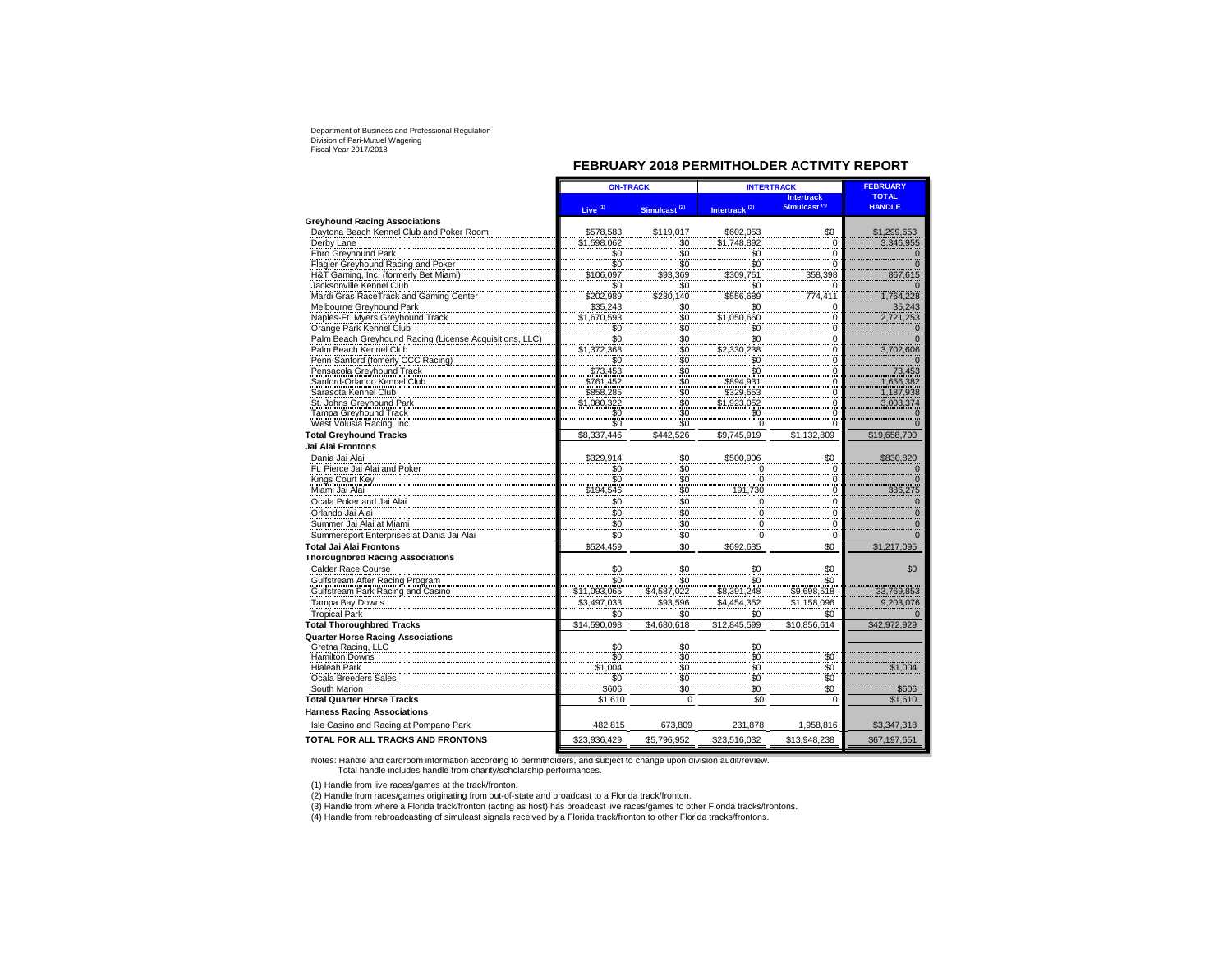## JANUARY 2018 PERMITHOLDER ACTIVITY REPORT

|                                                   | <b>ON-TRACK</b>         |                          | <b>INTERTRACK</b>         | <b>JANUARY</b>                                |                 |
|---------------------------------------------------|-------------------------|--------------------------|---------------------------|-----------------------------------------------|-----------------|
|                                                   |                         |                          |                           | <b>Intertrack</b><br>Simulcast <sup>(9)</sup> | <b>TOTAL</b>    |
|                                                   | Live $(1)$              | Simulcast <sup>(2)</sup> | Intertrack <sup>(3)</sup> |                                               | <b>HANDLE</b>   |
| <b>Greyhound Racing Associations</b>              |                         |                          |                           |                                               |                 |
| Davtona Beach Kennel Club and Poker Room          | \$464,195               | \$132,060                | \$655,997                 | \$0                                           | \$1,252,252     |
| Derby Lane                                        | 1,407,626               | 0                        | 1.801.882                 | 0                                             | 3,209,507       |
| Ebro Greyhound Park                               | 0                       | 0                        |                           | 0                                             |                 |
| Flagler Greyhound Racing and Poker                | 0                       | 0                        | $\Omega$                  | 0                                             | $\Omega$        |
| H&T Gaming, Inc. (formerly Bet Miami)             | $\Omega$                | 0                        | $\Omega$                  | 0                                             | n               |
| Jacksonville Kennel Club                          | $\Omega$                | $\mathbf 0$              | $\Omega$                  | 0                                             |                 |
| Mardi Gras RaceTrack and Gaming Center            | 295,778                 | 324.546                  | 941.122                   | .150.699                                      | 2,712,144       |
| Melbourne Greyhound Park                          | 36,251                  | $\overline{\mathbf{0}}$  | 0                         | 0                                             | 36,251          |
| Naples-Ft. Myers Greyhound Track                  | 1,689,106               | 0                        | 1.128.657                 | 0                                             | 2,817,763       |
| Orange Park Kennel Club                           | 0                       | 0                        | 0                         | 0                                             | <sup>0</sup>    |
| Palm Beach Greyhound Racing (License Acquisitions | $\boldsymbol{0}$        | $\boldsymbol{0}$         | $\overline{0}$            | 0                                             |                 |
| Palm Beach Kennel Club                            | 1,402,553               | 0                        | 2,422,609                 | 0                                             | 3,825,162       |
| Penn-Sanford (fomerly CCC Racing)                 | $\sim$ 0                | 0                        | $\Omega$                  | 0<br>ö                                        |                 |
| Pensacola Greyhound Track                         | 18,573                  | 0                        | $\overline{0}$            |                                               | 18,573          |
| Sanford-Orlando Kennel Club                       | 770.739                 | 0                        | 942.914                   | 0                                             | 1.713.653       |
| Sarasota Kennel Club                              | 738,617<br>1,026,151    | 0                        | 373,059                   | 0                                             | 1.111.676       |
| St. Johns Greyhound Park                          |                         | 0                        | 1,902,613                 | 0<br>0                                        | 2,928,764       |
| Tampa Greyhound Track                             | 0                       | 0<br>$\Omega$            | 0<br>$\Omega$             |                                               |                 |
| West Volusia Racing, Inc.                         | $\Omega$<br>\$7.849.588 | \$456.605                | \$10.168.852              | 0<br>\$1.150.699                              |                 |
| <b>Total Greyhound Tracks</b>                     |                         |                          |                           |                                               | \$19,625,744    |
| Jai Alai Frontons                                 |                         |                          |                           |                                               |                 |
| Dania Jai Alai                                    | \$334.074               | \$0                      | \$457.855                 | \$0                                           | \$791.929       |
| Ft. Pierce Jai Alai and Poker                     |                         | $\Omega$                 |                           | $\Omega$                                      |                 |
| Kings Court Key                                   | $\overline{0}$          | $\frac{0}{2}$            | $\overline{0}$            | Ö                                             |                 |
| Miami Jai Alai                                    | 207,725                 | $\overline{0}$           | 238,129                   | $\overline{0}$                                | 445,853         |
| Ocala Poker and Jai Alai                          | $\mathbf 0$             | $\overline{0}$           | 0                         | 0                                             |                 |
| Orlando Jai Alai                                  | 0                       | $\overline{0}$           | 0                         | $\mathbf 0$                                   |                 |
| Summer Jai Alai at Miami                          | 0                       | $\mathbf 0$              | $\Omega$                  | 0                                             |                 |
| Summersport Enterprises at Dania Jai Alai         | $\Omega$                | $\mathbf 0$              | $\Omega$                  | $\mathbf 0$                                   |                 |
| <b>Total Jai Alai Frontons</b>                    | \$541.799               | \$0                      | \$695,983                 | \$0                                           | \$1,237,782     |
| <b>Thoroughbred Racing Associations</b>           |                         |                          |                           |                                               |                 |
| Calder Race Course                                | \$0                     | \$0                      | \$0                       | \$0                                           | \$0             |
| Gulfstream After Racing Program                   |                         |                          |                           |                                               |                 |
| Gulfstream Park Racing and Casino                 | 15, 171, 449            | 4,493,680                | 9,718,304                 | 8,879,529                                     | 38,262,962      |
| Tampa Bay Downs                                   | 3,079,277               | 99,280                   | 4,286,963                 | 1,104,790                                     | 8,570,309       |
| <b>Tropical Park</b>                              | $\Omega$                | $\Omega$                 | $\Omega$                  | $\Omega$                                      |                 |
| <b>Total Thoroughbred Tracks</b>                  | \$18,250,726            | \$4,592,959              | \$14,005,267              | \$9,984,319                                   | \$46,833,271    |
| <b>Quarter Horse Racing Associations</b>          |                         |                          |                           |                                               |                 |
| Gretna Racing, LLC                                | $\Omega$                | $\Omega$                 | $\Omega$                  | $\Omega$                                      |                 |
| <b>Hamilton Downs</b>                             |                         |                          |                           |                                               |                 |
| <b>Hialeah Park</b>                               | \$1,169                 | 0                        | \$0                       | 0                                             | 1.169           |
| Ocala Breeders Sales                              | 34,269                  |                          |                           |                                               | 34,269          |
| South Marion                                      | \$Ö                     | \$0                      | \$0                       | \$0                                           |                 |
| <b>Total Quarter Horse Tracks</b>                 | \$35.438                | $\ddot{s}$ <sup>0</sup>  | .<br>SO                   | $\ddot{s}$ <sup>0</sup>                       | \$35,438        |
| <b>Harness Racing Associations</b>                |                         |                          |                           |                                               |                 |
| Isle Casino and Racing at Pompano Park            | 441,001                 | 659,750                  | 254,151                   | 1,922,522                                     | 3,277,425       |
| <b>TOTAL FOR ALL TRACKS AND FRONTONS</b>          | \$27,118,552            | \$5,709,315              | \$25,124,253              | \$13,057,540                                  | \$71,009,659.05 |
|                                                   |                         |                          |                           |                                               |                 |

Notes: Handle and cardroom information according to permitholders, and subject to change upon division audit/review. Total handle includes handle from charity/scholarship performances.

(1) Handle from live races/games at the track/fronton. (2) Handle from races/games originating from out-of-state and broadcast to a Florida track/fronton.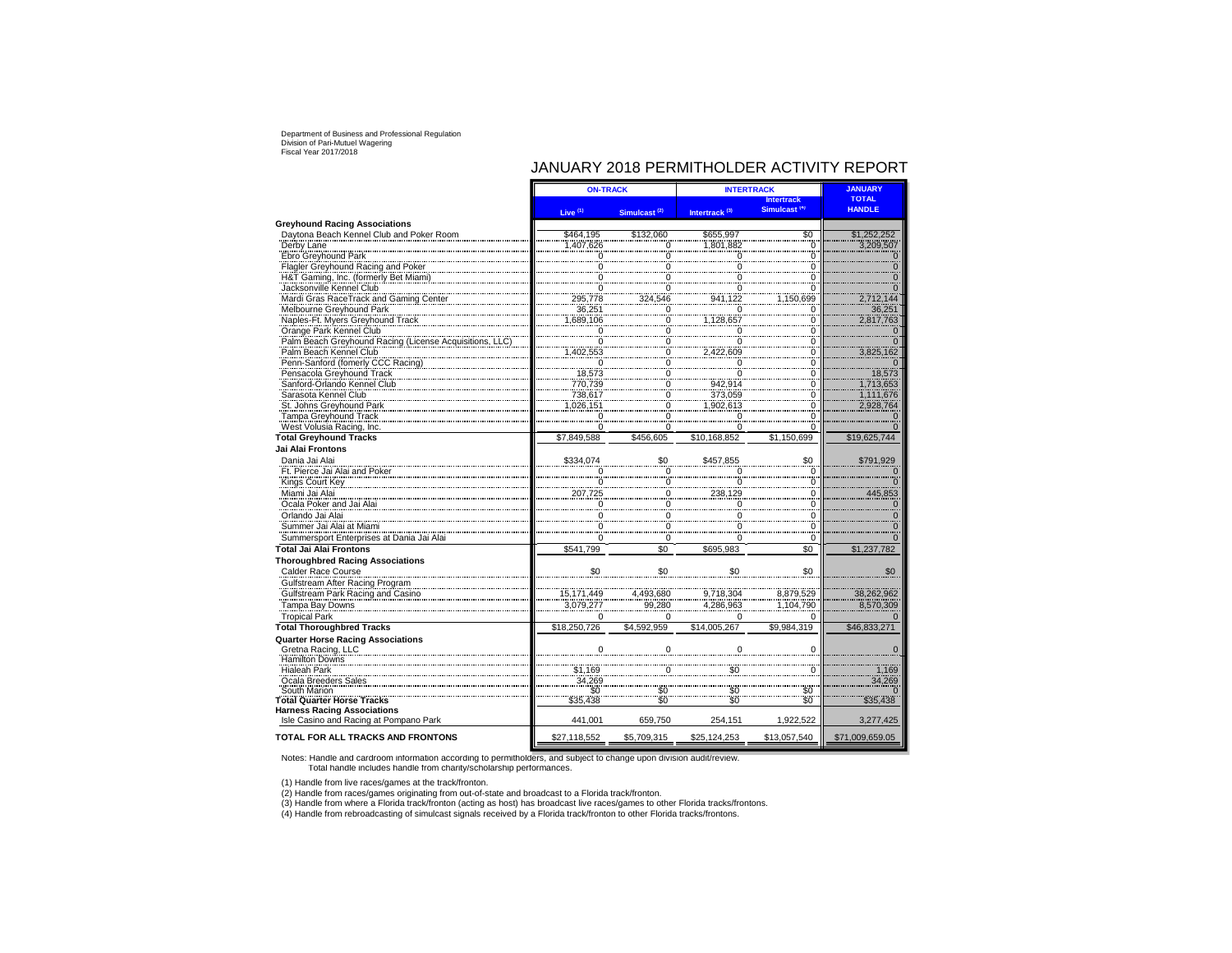#### DECEMBER 2017 PERMITHOLDER ACTIVITY REPORT

|                                                         | <b>ON-TRACK</b>     |                          | <b>INTERTRACK</b>         | <b>DECEMBER</b>                               |                               |
|---------------------------------------------------------|---------------------|--------------------------|---------------------------|-----------------------------------------------|-------------------------------|
|                                                         | Live <sup>(1)</sup> | Simulcast <sup>(2)</sup> | Intertrack <sup>(3)</sup> | <b>Intertrack</b><br>Simulcast <sup>(4)</sup> | <b>TOTAL</b><br><b>HANDLE</b> |
| <b>Greyhound Racing Associations</b>                    |                     |                          |                           |                                               |                               |
| Daytona Beach Kennel Club and Poker Room                | \$0                 | \$0                      | \$0                       | \$0                                           | \$0                           |
| Derby Lane                                              | $\overline{0}$      | $\overline{0}$           | $\overline{0}$            | $\Omega$                                      | $\overline{0}$                |
| Ebro Greyhound Park                                     | $\mathbf 0$         | 0                        | ō                         | $\mathbf 0$                                   | $\overline{0}$                |
| Flagler Greyhound Racing and Poker                      | $\overline{0}$      | $\overline{0}$           | ō                         | $\overline{0}$                                | $\overline{0}$                |
| H&T Gaming, Inc. (formerly Bet Miami)                   | $\overline{0}$      | ō                        | $\overline{0}$            | $\mathbf 0$                                   | $\overline{0}$                |
| Jacksonville Kennel Club                                | $\overline{0}$      | $\overline{0}$           | $\Omega$                  | $\overline{0}$                                | $\overline{0}$                |
| Mardi Gras RaceTrack and Gaming Center                  | 268.343             | 348,998                  | 872.709                   | 1,316,675                                     | 2.806.725                     |
| Melbourne Greyhound Park                                |                     | 0                        | 0                         | 0                                             |                               |
| Naples-Ft. Myers Greyhound Track                        | 1,019,131           | $\overline{0}$           | 776,493                   | $\overline{0}$                                | 1,795,624                     |
| Orange Park Kennel Club                                 | $\mathbf 0$         | 0                        | 0                         | 0                                             |                               |
| Palm Beach Greyhound Racing (License Acquisitions, LLC) | $\overline{0}$      | $\overline{0}$           | $\Omega$                  | $\mathbf 0$                                   |                               |
| Palm Beach Kennel Club                                  | 1.408.733           | ō                        | 2.798.476                 | 0                                             | 4.207.209                     |
| Penn-Sanford (fomerly CCC Racing)                       | 759,807             | ō                        | 990,500                   | 0                                             | 1,750,307                     |
| Pensacola Greyhound Track                               | $\Omega$            | $\overline{0}$           | $\overline{0}$            | $\overline{0}$                                |                               |
| Sanford-Orlando Kennel Club                             | $\overline{0}$      | ō                        | $\overline{0}$            | $\overline{0}$                                |                               |
| Sarasota Kennel Club                                    | 636,367             | $\overline{0}$           | 336.016                   | $\overline{0}$                                | 972,382                       |
| St. Johns Greyhound Park                                | 1,057,479           | ō                        | 2,112,208                 | $\overline{0}$                                | 3,169,687                     |
| <b>Tampa Greyhound Track</b>                            | 1,310,964           | ō                        | 1,738,005                 | $\overline{0}$                                | 3,048,969                     |
| West Volusia Racing, Inc.                               | 386,297             | 156,708                  | 608,793                   | $\Omega$                                      | 1,151,799                     |
| <b>Total Greyhound Tracks</b>                           | \$6,847,121         | \$505,706                | \$10,233,200              | \$1,316,675                                   | \$18,902,701                  |
| Jai Alai Frontons                                       |                     |                          |                           |                                               |                               |
| Dania Jai Alai                                          | \$173,740           | \$0                      | \$350,166                 | \$0                                           | \$523,906                     |
| Ft. Pierce Jai Alai and Poker                           | $\Omega$            | $\Omega$                 | $\Omega$                  | $\Omega$                                      | $\Omega$                      |
| <b>Kings Court Key</b>                                  |                     | ō                        | ō                         | $\overline{0}$                                |                               |
| Miami Jai Alai                                          | 186,975             | 0                        | 289,690                   | $\mathbf 0$                                   | 476,665                       |
| Ocala Poker and Jai Alai                                | $\mathbf 0$         | $\pmb{0}$                | 0                         | $\mathbf 0$                                   | $\Omega$                      |
| Orlando Jai Alai                                        | $\Omega$            | $\mathbf 0$              | 0                         | $\mathbf 0$                                   | $\Omega$                      |
| Summer Jai Alai at Miami                                | $\mathbf 0$         | $\mathbf 0$              | 0                         | $\mathbf 0$                                   | $\mathbf 0$                   |
| Dania Summer Jai Alai                                   | $\Omega$            | $\mathbf 0$              | 0                         | $\mathbf 0$                                   |                               |
| <b>Total Jai Alai Frontons</b>                          | \$360.715           | \$0                      | \$639,856                 | \$0                                           | \$1,000.571                   |
| <b>Thoroughbred Racing Associations</b>                 |                     |                          |                           |                                               |                               |
| Calder Race Course                                      | \$0                 | \$0                      | \$0                       | \$0                                           | \$0                           |
| Gulfstream After Racing Program                         | $\Omega$            | \$0                      | \$0                       | \$0                                           |                               |
| Gulfstream Park Racing and Casino                       | 8,308,503           | 4,011,139                | 6.909.122                 | 9,158,514                                     | 28,387,278                    |
| Tampa Bay Downs                                         | 2,619,426           | 270,226                  | 3,628,510                 | 2,647,469                                     | 9,165,631                     |
| <b>Tropical Park</b>                                    | $\Omega$            | $\Omega$                 | 0                         | $\Omega$                                      |                               |
| <b>Total Thoroughbred Tracks</b>                        | \$10,927,929        | \$4,281,365              | \$10,537,632              | \$11,805,983                                  | \$37,552,909                  |
| <b>Quarter Horse Racing Associations</b>                |                     |                          |                           |                                               |                               |
| Gretna Racing, LLC                                      | $\overline{0}$      | 0                        | 0                         | $\overline{0}$                                | \$0                           |
| <b>Hamilton Downs</b>                                   | $\overline{0}$      | ō                        | Ō                         | $\overline{0}$                                | $\overline{\$0}$              |
| <b>Hialeah Park</b>                                     | $\overline{0}$      | ō                        | Ō                         | $\Omega$                                      | $\Omega$                      |
| Ocala Breeders Sales                                    | $\overline{0}$      | $\overline{0}$           | 0                         | $\mathbf 0$                                   |                               |
| South Marion                                            | $\Omega$            | $\overline{0}$           | Ō                         | $\overline{0}$                                |                               |
| <b>Total Quarter Horse Tracks</b>                       | \$0                 | \$0                      | \$0                       | \$0                                           | \$0                           |
| <b>Harness Racing Associations</b>                      |                     |                          |                           |                                               |                               |
| Isle Casino and Racing at Pompano Park                  | 331,798             | 737,983                  | 215,460                   | 1,886,116                                     | 3,171,357                     |
| <b>TOTAL FOR ALL TRACKS AND FRONTONS</b>                | \$18,467,562        | \$5,525,054              | \$21,626,148              | \$15,008,774                                  | \$60,627,538                  |

Notes: Handle and cardroom information according to permitholders, and subject to change upon division audit/review. Total handle includes handle from charity/scholarship performances.

(1) Handle from live races/games at the track/fronton.

(2) Handle from races/games originating from out-of-state and broadcast to a Florida track/fronton.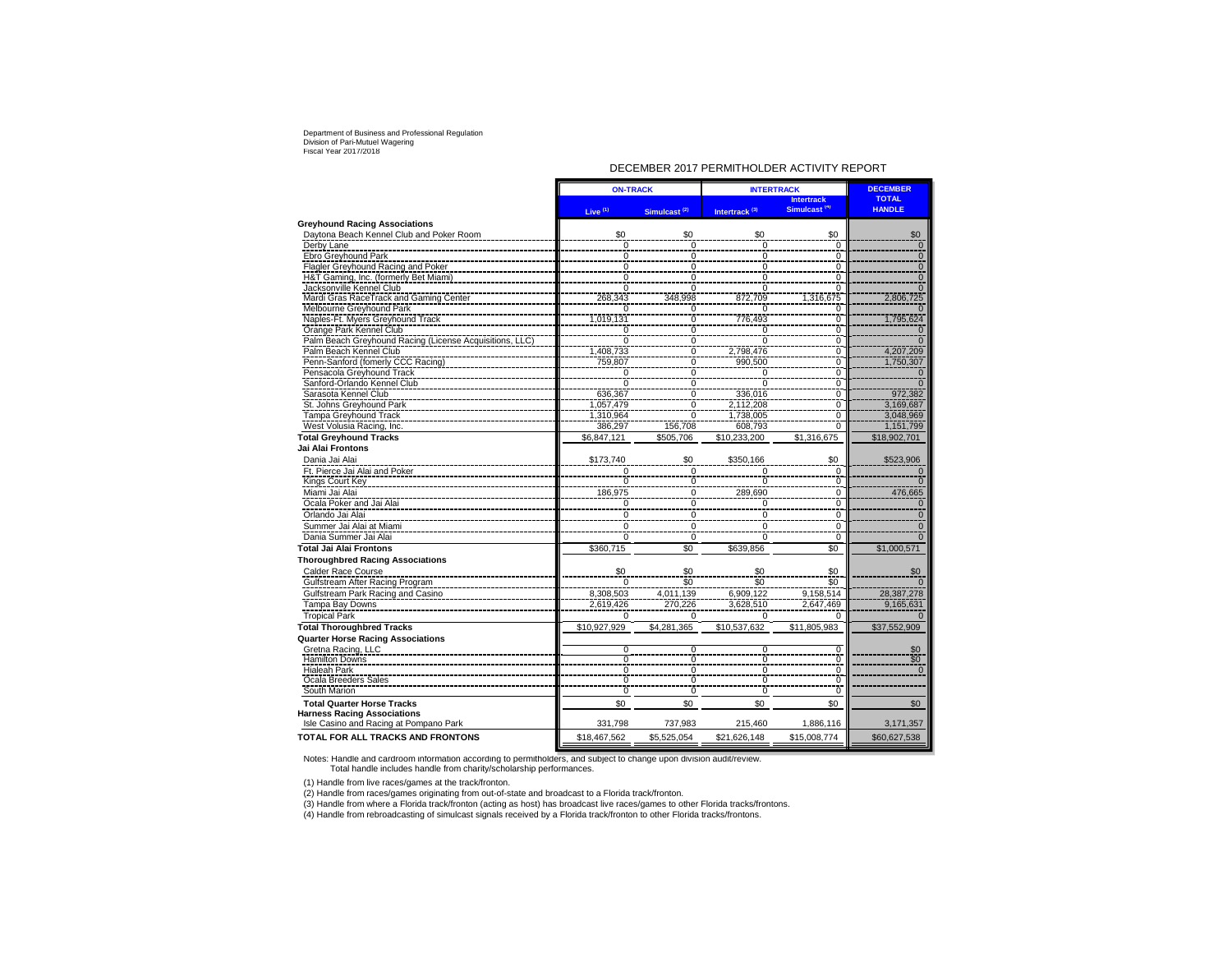#### November 2017 PERMITHOLDER ACTIVITY REPORT

|                                                                              | <b>ON-TRACK</b> |                          | <b>INTERTRACK</b>         | <b>NOVEMBER</b>                               |                               |
|------------------------------------------------------------------------------|-----------------|--------------------------|---------------------------|-----------------------------------------------|-------------------------------|
|                                                                              | Live $(1)$      | Simulcast <sup>(2)</sup> | Intertrack <sup>(3)</sup> | <b>Intertrack</b><br>Simulcast <sup>(4)</sup> | <b>TOTAL</b><br><b>HANDLE</b> |
| <b>Greyhound Racing Associations</b>                                         |                 |                          |                           |                                               |                               |
| Daytona Beach Kennel Club and Poker Room                                     | \$0             | \$0                      | \$0                       | \$0                                           | \$0                           |
| Derby Lane                                                                   | 0               | 0                        | 0                         | $\mathbf 0$                                   | $\Omega$                      |
| Ebro Greyhound Park                                                          | 0               | $\Omega$                 | $\mathbf 0$               | $\Omega$                                      |                               |
| Flagler Greyhound Racing and Poker                                           | $\mathbf 0$     | 255,128                  | $\mathbf 0$               | 1,104,006                                     | 1,359,133                     |
| H&T Gaming, Inc. (formerly Bet Miami)                                        | 0               | 0                        | $\overline{0}$            | 0                                             | 0                             |
| Jacksonville Kennel Club                                                     | ō               | $\overline{0}$           | $\mathbf 0$               | $\overline{0}$                                | $\overline{0}$                |
| Mardi Gras RaceTrack and Gaming Center                                       | $\overline{0}$  | $\frac{0}{0}$            | $\Omega$                  | 0                                             | $\overline{0}$                |
| Melbourne Greyhound Park                                                     | $\Omega$        |                          | $\Omega$                  | $\Omega$                                      |                               |
| Naples-Ft. Myers Greyhound Track                                             | 935,922         | $\frac{0}{0}$            | 585,448                   | $\overline{0}$                                | 1,521,370                     |
| Orange Park Kennel Club                                                      | 913,138         |                          | 1,700,725                 | $\overline{0}$                                | 2,613,863                     |
| Palm Beach Greyhound Racing (License Acquisitions, LLC)                      | $\Omega$        | 0                        |                           | 0                                             |                               |
| Palm Beach Kennel Club                                                       | 1,226,945       | ō                        | 2,389,705                 | $\mathbf 0$                                   | 3,616,650                     |
| Penn-Sanford (fomerly CCC Racing)                                            | 630,935         | ō                        | 825,475                   | $\overline{0}$                                | 1,456,410                     |
| Pensacola Greyhound Track                                                    | 0               | $\frac{0}{0}$            | 0                         | $\mathbf 0$                                   | $\mathbf{0}$                  |
| Sanford-Orlando Kennel Club                                                  | $\Omega$        |                          | $\overline{0}$            | $\overline{0}$                                |                               |
| Sarasota Kennel Club                                                         | 568,323         | ō                        | 293,174                   | $\overline{0}$                                | 861,497                       |
| St. Johns Greyhound Park                                                     | 78,933          | $\overline{0}$           | 181,696                   | $\overline{0}$                                | 260,629                       |
| <b>Tampa Greyhound Track</b>                                                 | 1,285,834       | $\overline{0}$           | 1,704,648                 | $\overline{0}$                                | 2,990,482                     |
| West Volusia Racing, Inc.                                                    | 404.031         | 171,488                  | 659,154                   | $\mathbf 0$                                   | 1,234,673                     |
| <b>Total Greyhound Tracks</b>                                                | \$6,044,060     | \$426,616                | \$8.340.026               | \$1,104,006                                   | \$15,914,707                  |
| Jai Alai Frontons                                                            |                 |                          |                           |                                               |                               |
| Dania Jai Alai                                                               | \$174,854       | \$0                      | \$344,493                 | \$0                                           | \$519,347                     |
| Ft. Pierce Jai Alai and Poker                                                | 0               | 0                        | 0                         | $\mathbf 0$                                   |                               |
| Kings Court Key                                                              | 0               | 0                        | 0                         | 0                                             | $\Omega$                      |
| Miami Jai Alai                                                               | 0               | 0                        | $\mathbf 0$               | 0                                             | $\Omega$                      |
| Ocala Poker and Jai Alai                                                     | 0               | 0                        | $\mathbf 0$               | 0                                             | $\overline{0}$                |
| Orlando Jai Alai                                                             | 0               | 0                        | $\mathbf 0$               | 0                                             | $\Omega$                      |
| Summer Jai Alai at Miami                                                     | $\Omega$        | 0                        | $\Omega$                  | $\mathbf 0$                                   |                               |
| Dania Summer Jai Alai                                                        | 128,263         | 0                        | 294,541                   | $\mathbf 0$                                   | 422,804                       |
| <b>Total Jai Alai Frontons</b>                                               | \$303,117       | \$0                      | \$639,034                 | \$0                                           | \$942,151                     |
|                                                                              |                 |                          |                           |                                               |                               |
| <b>Thoroughbred Racing Associations</b>                                      |                 |                          |                           |                                               |                               |
| Calder Race Course                                                           | \$1,093,960     | \$0                      | \$4,897,108               | \$8,827,464                                   | \$14,818,532                  |
| Gulfstream After Racing Program                                              | \$0             | \$0                      | \$0                       | \$0                                           | \$0                           |
| Gulfstream Park Racing and Casino                                            | $\Omega$        | 2,805,138                | $\Omega$                  | 9,079,924                                     | 11,885,062                    |
| Tampa Bay Downs                                                              | 478,104         | 239,151                  | 342,247                   | 2.892.440                                     | 3.951.942                     |
| <b>Tropical Park</b>                                                         | 0               | 0                        | $\Omega$                  |                                               |                               |
| <b>Total Thoroughbred Tracks</b>                                             | \$1,572,065     | \$3.044.289              | \$5,239,355               | \$20,799,828                                  | \$30,655,536                  |
| <b>Quarter Horse Racing Associations</b>                                     |                 |                          |                           |                                               |                               |
| Gretna Racing, LLC                                                           | \$0             | 0                        | 0                         | 0                                             | \$0                           |
| <b>Hamilton Downs</b>                                                        | Ō               | $\frac{0}{0}$            | ō                         | ō                                             | $\overline{0}$                |
| <b>Hialeah Park</b>                                                          | 0               |                          | $\mathbf 0$               | $\overline{0}$                                | $\overline{0}$                |
| South Marion                                                                 | $\overline{0}$  | Ò                        | Ō                         | Ō                                             | <sup>0</sup>                  |
| <b>Total Quarter Horse Tracks</b>                                            | \$0             | 0                        | 0                         | 0                                             | \$0                           |
| <b>Harness Racing Associations</b><br>Isle Casino and Racing at Pompano Park | \$225,476       | \$674,701                | \$116,563                 | \$1,740,507                                   | \$2,757,247                   |
| <b>TOTAL FOR ALL TRACKS AND FRONTONS</b>                                     | \$8,144,718     | \$4,145,606              | \$14,334,978              | \$23,644,340                                  | \$50,269,642                  |

Notes: Handle and cardroom information according to permitholders, and subject to change upon division audit/review. Total handle includes handle from charity/scholarship performances.

(1) Handle from live races/games at the track/fronton.

(2) Handle from races/games originating from out-of-state and broadcast to a Florida track/fronton.<br>(3) Handle from where a Florida track/fronton (acting as host) has broadcast live races/games to other Florida tracks/fron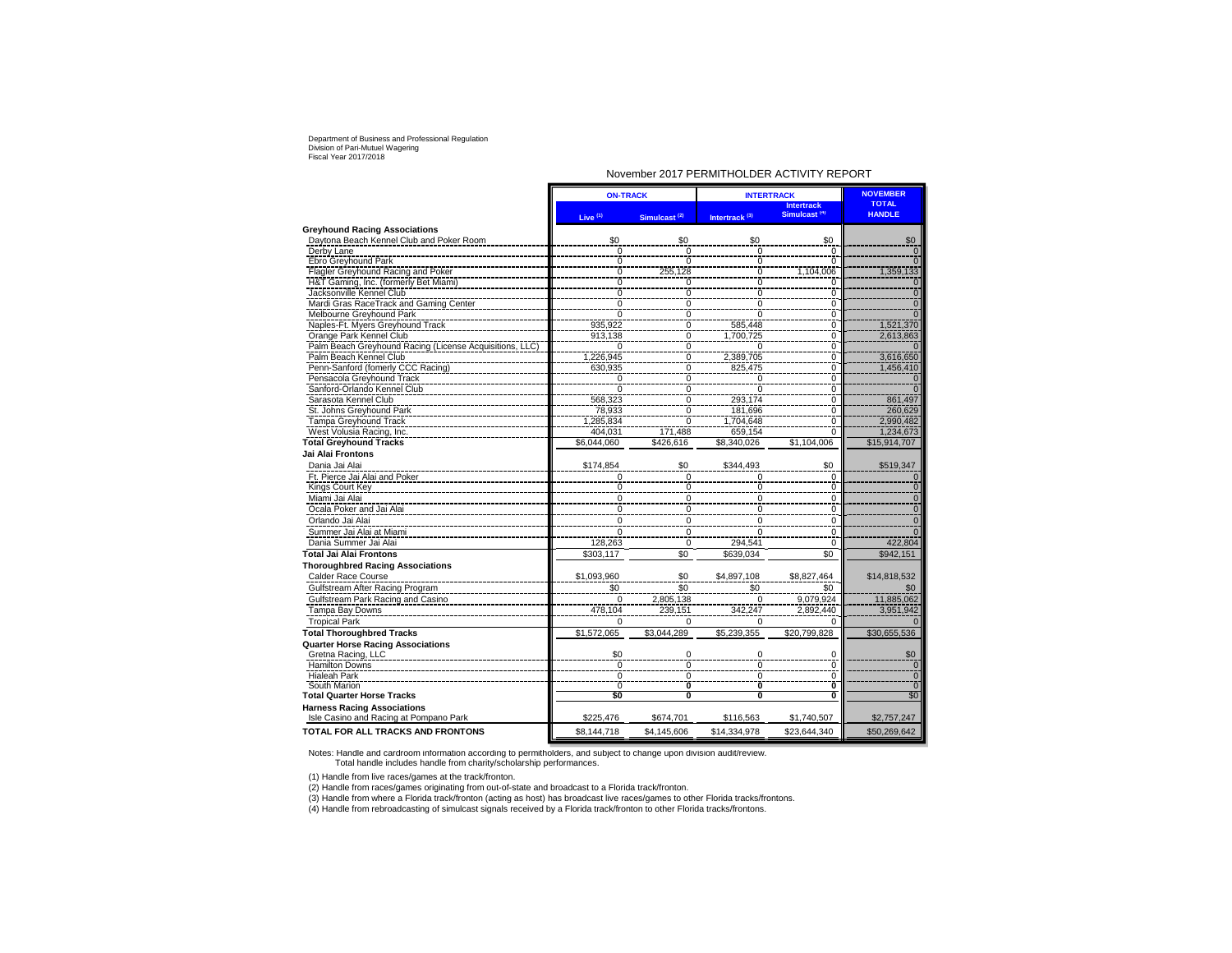### OCTOBER 2017 PERMITHOLDER ACTIVITY REPORT

|                                                                                    | <b>ON-TRACK</b>                  |                          | <b>INTERTRACK</b>         | <b>OCTOBER</b>                                |                               |
|------------------------------------------------------------------------------------|----------------------------------|--------------------------|---------------------------|-----------------------------------------------|-------------------------------|
|                                                                                    | Live $(1)$                       | Simulcast <sup>(2)</sup> | Intertrack <sup>(3)</sup> | <b>Intertrack</b><br>Simulcast <sup>(4)</sup> | <b>TOTAL</b><br><b>HANDLE</b> |
| <b>Greyhound Racing Associations</b>                                               |                                  |                          |                           |                                               |                               |
| Daytona Beach Kennel Club and Poker Room                                           | \$0                              | \$0                      | \$0                       | \$0                                           | \$0                           |
| Derby Lane                                                                         | $\mathbf 0$                      | $\mathbf 0$              | $\Omega$                  | 0                                             | $\overline{0}$                |
| Ebro Greyhound Park                                                                | $\overline{0}$                   | $\overline{0}$           | $\Omega$                  | $\overline{0}$                                |                               |
| <b>Flagler Greyhound Racing and Poker</b>                                          | 246,315                          | 247,785                  | 724,591                   | 1,119,389                                     | 2,338,080                     |
| H&T Gaming, Inc. (formerly Bet Miami)                                              | $\mathbf 0$                      | 0                        | 0                         | $\mathbf 0$                                   |                               |
| Jacksonville Kennel Club                                                           | 23,622                           | $\bar{0}$                | 65,488                    | 0                                             | 89,110                        |
| Mardi Gras RaceTrack and Gaming Center                                             | 0                                | $\overline{0}$           | 0                         | $\overline{0}$                                | $\Omega$                      |
| Melbourne Greyhound Park                                                           | $\overline{0}$                   | $\overline{0}$           | $\overline{0}$            | $\overline{0}$                                | $\Omega$                      |
| Naples-Ft. Myers Greyhound Track                                                   | $\mathbf 0$                      | $\overline{0}$           | 0                         | $\overline{0}$                                | <sup>n</sup>                  |
| Orange Park Kennel Club                                                            | 883,507                          | $\mathbf 0$              | 1,820,583                 | 0                                             | 2,704,090                     |
| Palm Beach Greyhound Racing (License Acquisitions, LLC                             | $\Omega$                         | $\overline{0}$           | $\Omega$                  | $\overline{0}$                                |                               |
| Palm Beach Kennel Club                                                             | 1,077,129                        | $\overline{0}$           | 2,447,949                 | $\overline{0}$                                | 3,525,078                     |
| Penn-Sanford (fomerly CCC Racing)                                                  | 550,588                          | $\check{0}$              | 674,309                   | $\overline{0}$                                | 1,224,897                     |
| Pensacola Greyhound Track                                                          | 0                                | $\bar{0}$                | 0                         | 0                                             | $\Omega$                      |
| Sanford-Orlando Kennel Club                                                        | $\overline{0}$                   | $\frac{0}{0}$            | $\overline{0}$            | $\overline{0}$                                | $\Omega$                      |
| Sarasota Kennel Club                                                               | $\overline{0}$<br>$\overline{0}$ |                          | $\overline{0}$            | $\overline{0}$                                | $\Omega$                      |
| St. Johns Greyhound Park                                                           |                                  | $\overline{0}$           | $\overline{0}$            | Ō<br>$\overline{0}$                           | $\Omega$                      |
| Tampa Greyhound Track                                                              | 1,236,813                        | $\overline{0}$           | 1,742,459                 |                                               | 2,979,272                     |
| West Volusia Racing, Inc.                                                          | 399,071                          | 154,921                  | 698,332                   | $\overline{0}$                                | 1,252,324                     |
| <b>Total Greyhound Tracks</b>                                                      | \$4,417,044                      | \$402,706                | \$8,173,712               | \$1,119,389                                   | \$14, 112, 851                |
| Jai Alai Frontons                                                                  |                                  |                          |                           |                                               |                               |
| Dania Jai Alai                                                                     | \$0                              | \$0                      | \$0                       | \$0                                           | \$0                           |
| Ft. Pierce Jai Alai and Poker                                                      | $\Omega$                         | $\Omega$                 | $\mathbf 0$               | $\Omega$                                      | $\Omega$                      |
| <b>Kings Court Key</b>                                                             | $\overline{0}$                   | $\bar{\mathbf{0}}$       | $\bar{0}$                 | $\overline{0}$                                | $\overline{0}$                |
| Miami Jai Alai                                                                     | $\mathbf 0$                      | 0                        | 0                         | 0                                             | $\Omega$                      |
| Ocala Poker and Jai Alai                                                           | $\mathbf 0$                      | $\mathbf 0$              | $\frac{0}{0}$             | $\overline{0}$                                | $\mathbf 0$                   |
| Orlando Jai Alai                                                                   | $\mathbf 0$                      | $\mathbf 0$              |                           | $\mathbf 0$                                   | $\Omega$                      |
| Summer Jai Alai at Miami                                                           | $\Omega$                         | $\mathbf 0$              | $\overline{0}$            | $\mathbf 0$                                   | $\Omega$                      |
| Dania Summer Jai Alai                                                              | 230,842                          | $\mathbf 0$              | 556,289                   | $\mathbf 0$                                   | 787,131                       |
| <b>Total Jai Alai Frontons</b>                                                     | \$230,842                        | \$0                      | \$556,289                 | \$0                                           | \$787,131                     |
| <b>Thoroughbred Racing Associations</b>                                            |                                  |                          |                           |                                               |                               |
| Calder Race Course                                                                 | \$762,404                        | \$4                      | \$4,083,123               | \$949,999                                     | \$5,795,531                   |
| Gulfstream Park Thoroughbred After Racing Program                                  | \$0                              | \$0                      | \$0                       | \$0                                           | \$0                           |
| Gulfstream Park Racing and Casino                                                  | $\mathbf 0$                      | 2,962,510                | $\mathbf 0$               | 9,116,500                                     | 12,079,011                    |
| Tampa Bay Downs                                                                    | 0                                | 540,585                  | 0                         | 6,440,944                                     | 6,981,529                     |
| <b>Tropical Park</b>                                                               | 302.608                          | $\Omega$                 | 173,941                   | $\Omega$                                      | 476,549                       |
| <b>Total Thoroughbred Tracks</b>                                                   | \$1,065,012                      | \$3,503,099              | \$4,257,065               | \$16,507,444                                  | \$25,332,620                  |
| <b>Quarter Horse Racing Associations</b>                                           |                                  |                          |                           |                                               |                               |
| Gretna Racing, LLC                                                                 | \$640                            | \$0                      | \$0                       | $\frac{$0}{0}$                                | \$640                         |
| Hamilton Downs                                                                     | 9.257                            | $\overline{0}$           | ō                         |                                               | 9,257                         |
| <b>Hialeah Park</b>                                                                | 0                                | 0                        | 0                         | $\mathbf 0$                                   | $\Omega$                      |
| South Marion                                                                       | $\overline{0}$                   | $\overline{0}$           | $\overline{0}$            | $\overline{0}$                                |                               |
| <b>Total Quarter Horse Tracks</b>                                                  | \$9,897                          | \$0                      | \$0                       | \$0                                           | \$9,897                       |
| <b>Harness Racing Associations</b>                                                 |                                  |                          |                           |                                               |                               |
| Isle Casino and Racing at Pompano Park<br><b>TOTAL FOR ALL TRACKS AND FRONTONS</b> | \$154,296                        | \$672,570                | \$65,595                  | \$1,673,069                                   | \$2,565,529                   |
|                                                                                    | \$5,877,091                      | \$4,578,375              | \$13,052,660              | \$19,299,901                                  | \$42,808,027                  |

Notes: Handle and cardroom information according to permitholders, and subject to change upon division audit/review. Total handle includes handle from charity/scholarship performances.

(1) Handle from live races/games at the track/fronton.

(2) Handle from races/games originating from out-of-state and broadcast to a Florida track/fronton.

(3) Handle from where a Florida track/fronton (acting as host) has broadcast live races/games to other Florida tracks/frontons.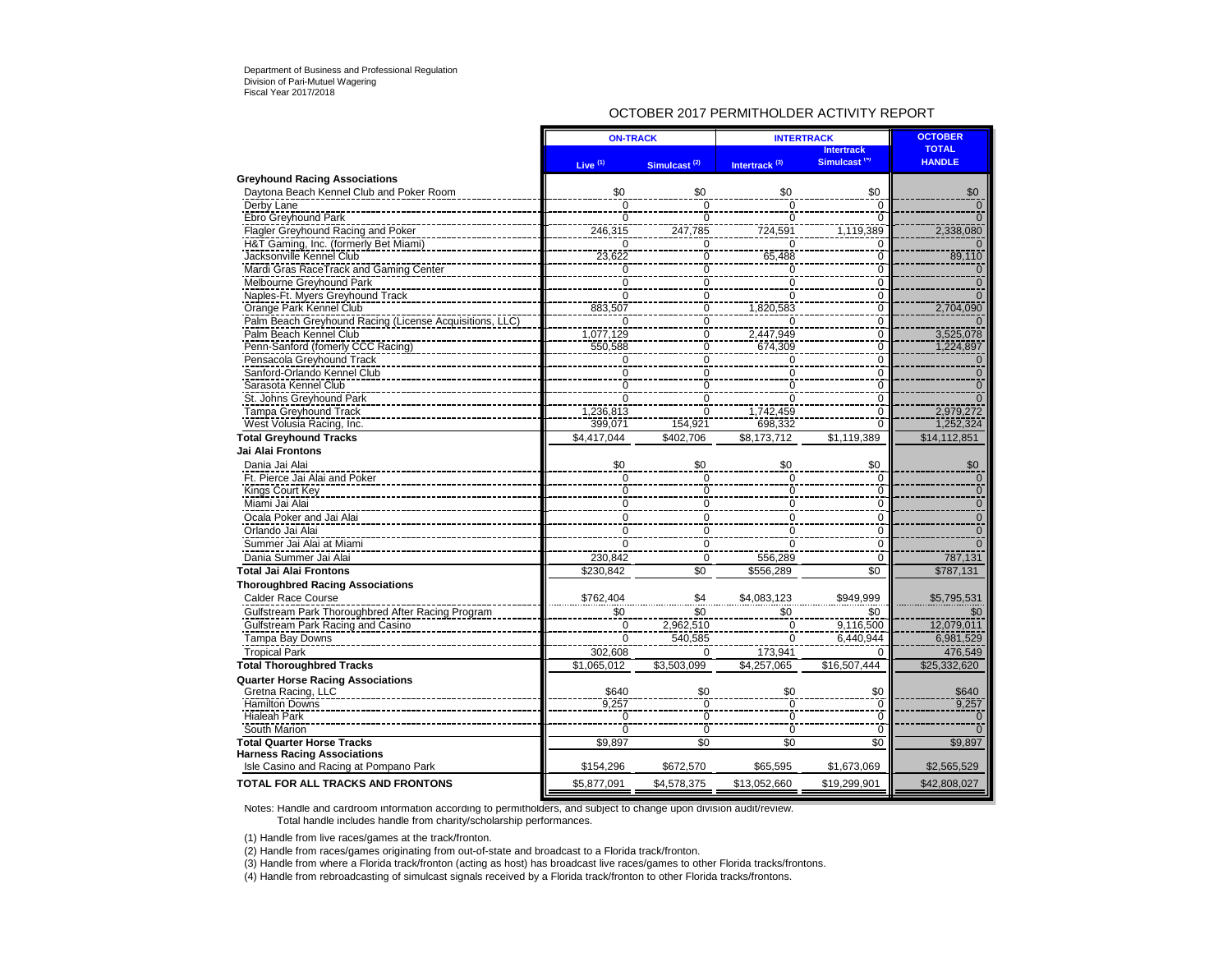### September 2017 PERMITHOLDER ACTIVITY REPORT

|                                                         |                                      | <b>ON-TRACK</b>          | <b>INTERTRACK</b>         | <b>SEPTEMBER</b>                              |                               |
|---------------------------------------------------------|--------------------------------------|--------------------------|---------------------------|-----------------------------------------------|-------------------------------|
|                                                         | Live $(1)$                           | Simulcast <sup>(2)</sup> | Intertrack <sup>(3)</sup> | <b>Intertrack</b><br>Simulcast <sup>(4)</sup> | <b>TOTAL</b><br><b>HANDLE</b> |
| <b>Greyhound Racing Associations</b>                    |                                      |                          |                           |                                               |                               |
| Daytona Beach Kennel Club and Poker Room                | \$0                                  | \$0                      | \$0                       | \$0                                           | \$0                           |
| Derby Lane                                              | 0                                    | $\overline{0}$           | 0                         | 0                                             |                               |
| Ebro Greyhound Park                                     | 59,307                               | $\mathbf 0$              | $\Omega$                  | $\mathbf 0$                                   | 59,307                        |
| <b>Flagler Greyhound Racing and Poker</b>               | 197,676                              | 253,946                  | 547,625                   | 1,258,380                                     | 2,257,626                     |
| H&T Gaming, Inc. (formerly Bet Miami)                   | 0                                    |                          |                           | 0                                             |                               |
| Jacksonville Kennel Club                                | 899,557                              | 0                        | 1,857,731                 | $\overline{0}$                                | 2,757,288                     |
| Mardi Gras RaceTrack and Gaming Center                  | $\frac{0}{0}$                        | $\bar{0}$                | Ō                         | $\overline{0}$                                | $\Omega$                      |
| Melbourne Greyhound Park                                |                                      | $\mathbf 0$              | $\overline{0}$            | $\overline{0}$                                | $\overline{0}$                |
| Naples-Ft. Myers Greyhound Track                        | $\overline{0}$                       | $\overline{0}$           | $\overline{0}$            | $\overline{0}$                                | $\overline{0}$                |
| Orange Park Kennel Club                                 | $\frac{8}{0}$                        | $\overline{0}$           | Ō                         | $\overline{0}$                                | $\overline{0}$                |
| Palm Beach Greyhound Racing (License Acquisitions, LLC) | 750,083                              | $\check{\overline{0}}$   | 1,780,426                 | $\overline{0}$                                | 2,530,509                     |
| Palm Beach Kennel Club                                  | $\overline{0}$                       | $\overline{0}$           | $\Omega$                  | $\overline{0}$                                |                               |
| Penn-Sanford (fomerly CCC Racing)                       | 555,454                              | $\overline{0}$           | 706,224                   | $\overline{0}$                                | 1,261,678                     |
| Pensacola Greyhound Track                               | 66,011                               | $\overline{0}$           | 0                         | $\overline{0}$                                | 66,011                        |
| Sanford-Orlando Kennel Club                             | 0                                    | $\mathbf 0$              | $\mathbf 0$               | $\mathbf 0$                                   | $\Omega$                      |
| Sarasota Kennel Club                                    | Ō                                    | $\mathbf 0$              | $\mathbf 0$               | $\overline{0}$                                | $\overline{0}$                |
| St. Johns Greyhound Park                                | $\Omega$                             | $\overline{0}$           | $\overline{0}$            | $\overline{0}$                                | $\overline{0}$                |
| <b>Tampa Greyhound Track</b>                            | 871,591                              | $\mathbf 0$              | 1,282,667                 | $\overline{0}$                                | 2,154,258                     |
| West Volusia Racing, Inc.                               | 330,822                              | 154,628                  | 668,337                   | $\Omega$                                      | 1,153,788                     |
| <b>Total Greyhound Tracks</b>                           | \$3,730,500                          | \$408,574                | \$6,843,010               | \$1,258,380                                   | \$12,240,464                  |
| <b>Jai Alai Frontons</b>                                |                                      |                          |                           |                                               |                               |
| Dania Jai Alai                                          | \$0                                  | \$0                      | \$0                       | \$0                                           | \$0                           |
|                                                         |                                      |                          | $\overline{0}$            |                                               |                               |
| Ft. Pierce Jai Alai and Poker                           | $\pmb{0}$                            | 0                        | Ō                         | 0<br>$\overline{0}$                           | $\mathbf 0$<br>$\overline{0}$ |
| Kings Court Key<br>Miami Jai Alai                       | $\overline{0}$                       | $\overline{0}$           |                           |                                               |                               |
|                                                         | $\overline{0}$                       | $\overline{0}$           | $\overline{0}$            | $\mathbf 0$                                   | $\frac{0}{0}$                 |
| Ocala Poker and Jai Alai                                | $\begin{matrix} 0 \\ 0 \end{matrix}$ | $\overline{0}$           | 0                         | $\pmb{0}$                                     | $\overline{0}$                |
| Orlando Jai Alai                                        |                                      | $\pmb{0}$                | $\overline{0}$            | $\overline{0}$                                |                               |
| Summer Jai Alai at Miami                                | 0                                    | $\mathbf 0$              | $\Omega$                  | $\mathbf 0$                                   |                               |
| Dania Summer Jai Alai                                   | 132,104                              | $\mathbf 0$              | 277,214                   | $\mathbf 0$                                   | 409,317                       |
| Total Jai Alai Frontons                                 | \$132,104                            | \$0                      | \$277.214                 | $\overline{50}$                               | \$409,317                     |
| <b>Thoroughbred Racing Associations</b>                 |                                      |                          |                           |                                               |                               |
| <b>Calder Race Course</b>                               | \$0                                  | \$0                      | \$0                       | \$0                                           | \$0                           |
| Gulfstream Park Thoroughbred After Racing Program       | \$1,074,688                          | \$487,948                | \$1,024,056               | \$947.764                                     | \$3,534,456                   |
| Gulfstream Park Racing and Casino                       | $\mathbf 0$                          | 2,946,761                | $\mathbf 0$               | 7,966,478                                     | 10,913,240                    |
| Tampa Bay Downs                                         | $\Omega$                             | 326,197                  |                           | 3,010,518                                     | 3,336,715                     |
| <b>Tropical Park</b>                                    | 1,920,660                            | 357,263                  | 2,051,436                 | 879,806                                       | 5,209,165                     |
| <b>Total Thoroughbred Tracks</b>                        | \$2,995,348                          | \$4,118,169              | \$3,075,492               | \$12,804,566                                  | \$22,993,575                  |
| <b>Quarter Horse Racing Associations</b>                |                                      |                          |                           |                                               |                               |
| Gretna Racing, LLC                                      | \$600                                |                          |                           |                                               | \$600                         |
| <b>Hialeah Park</b>                                     | $\Omega$                             | $\Omega$                 | $\mathbf 0$               | $\Omega$                                      |                               |
| <b>Total Quarter Horse Tracks</b>                       | \$600                                |                          |                           |                                               | \$600                         |
| <b>Harness Racing Associations</b>                      |                                      |                          |                           |                                               |                               |
| Isle Casino and Racing at Pompano Park                  | $\Omega$                             | 597,493                  | $\Omega$                  | 1,497,071                                     | 2,094,564                     |
| <b>TOTAL FOR ALL TRACKS AND FRONTONS</b>                | \$6,858,551.70                       | \$5,124,236              | \$10,195,716              | \$15,560,017                                  | \$37,738,520                  |

Notes: Handle and cardroom information according to permitholders, and subject to change upon division audit/review. Total handle includes handle from charity/scholarship performances.

(1) Handle from live races/games at the track/fronton.

(2) Handle from races/games originating from out-of-state and broadcast to a Florida track/fronton.

(3) Handle from where a Florida track/fronton (acting as host) has broadcast live races/games to other Florida tracks/frontons.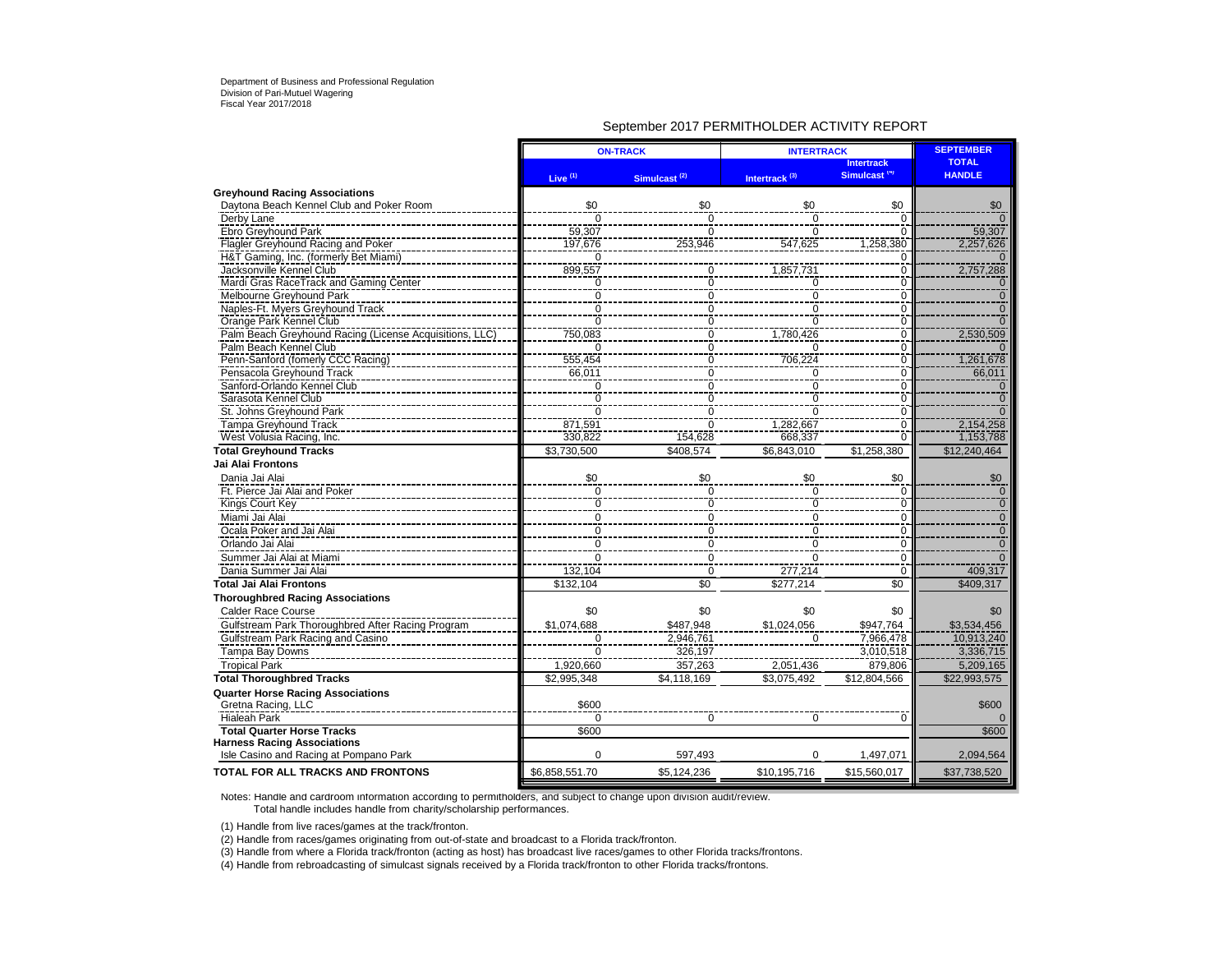### AUGUST 2017 PERMITHOLDER ACTIVITY REPORT

| Simulcast <sup>(4)</sup><br><b>Total Handle</b><br>Live <sup>(1)</sup><br>Intertrack <sup>(3)</sup><br>Simulcast <sup>(2)</sup><br><b>Greyhound Racing Associations</b><br>Daytona Beach Kennel Club and Poker Room<br>\$0<br>\$0<br>\$0<br>\$0<br>\$0<br>Derby Lane<br>$\overline{0}$<br>Ō<br>$\overline{0}$<br>$\Omega$<br>Ebro Greyhound Park<br>253,090<br>$\Omega$<br>$\Omega$<br>253,090<br>$\Omega$<br>Flagler Greyhound Racing and Poker<br>271,354<br>178,270<br>892,767<br>1,609,983<br>2,952,373<br>H&T Gaming, Inc. (formerly Bet Miami)<br>$\mathbf 0$<br>$\mathbf 0$<br>0<br>$\Omega$<br>$\frac{0}{0}$<br>2,035,505<br>Jacksonville Kennel Club<br>1,087,006<br>3,122,510<br>$\mathbf 0$<br>$\overline{0}$<br>Mardi Gras RaceTrack and Gaming Center<br>Ō<br>Ō<br>$\begin{matrix} 0 \\ 0 \end{matrix}$<br>Melbourne Greyhound Park<br>$\overline{0}$<br>$\overline{0}$<br>$\overline{0}$<br>$\mathbf{0}$<br>$\overline{0}$<br>$\overline{0}$<br>Naples-Ft. Myers Greyhound Track<br>$\overline{0}$<br>$\overline{0}$<br>$\overline{0}$<br>Orange Park Kennel Club<br>Ō<br>Ō<br>0<br><sup>n</sup><br>$\bar{0}$<br>Palm Beach Greyhound Racing (License Acquisitions, LLC)<br>1,030,319<br>2,560,950<br>3,591,269<br>$\mathbf 0$<br>Palm Beach Kennel Club<br>Ō<br>$\Omega$<br>$\mathbf 0$<br>$\Omega$<br>$\ddot{\text{o}}$<br>Penn-Sanford (fomerly CCC Racing)<br>751,593<br>1,039,063<br>1,790,655<br>$\mathbf 0$<br>Pensacola Greyhound Track<br>$\mathbf 0$<br>65,447<br>65,447<br>$\mathbf 0$<br>$\Omega$<br>$\mathbf 0$<br>Sanford-Orlando Kennel Club<br>$\mathbf 0$<br>$\mathbf 0$<br>0<br>$\mathbf 0$<br>Sarasota Kennel Club<br>$\overline{0}$<br>$\frac{0}{0}$<br>$\mathbf 0$<br>0<br>$\mathbf 0$<br>St. Johns Greyhound Park<br>$\pmb{0}$<br>$\mathbf 0$<br>$\mathbf 0$<br><b>Tampa Greyhound Track</b><br>1,190,124<br>$\mathbf 0$<br>1,919,989<br>3,110,113<br>$\Omega$<br>West Volusia Racing, Inc.<br>433,782<br>134,064<br>1,405,045<br>837,199<br>$\Omega$<br><b>Total Greyhound Tracks</b><br>\$1.609.983<br>\$16,290,504<br>\$5,082,715<br>\$312,334<br>\$9.285.472<br>Jai Alai Frontons<br>Dania Jai Alai<br>\$0<br>\$0<br>\$0<br>\$0<br>\$0<br>Ft. Pierce Jai Alai and Poker<br>$\Omega$<br>$\mathbf 0$<br>$\mathbf 0$<br>$\Omega$<br>$\Omega$<br>Kings Court Key<br>1,081<br>1,081<br>0<br>$\mathbf 0$<br>0<br>Miami Jai Alai<br>$\mathbf 0$<br>$\mathbf 0$<br>$\mathbf 0$<br>$\mathbf 0$<br>$\mathbf{0}$<br>$\overline{0}$<br>Ocala Poker and Jai Alai<br>$\overline{0}$<br>$\overline{0}$<br>Ō<br>$\Omega$<br>Orlando Jai Alai<br>$\mathbf 0$<br>0<br>$\mathbf 0$<br>$\pmb{0}$<br>$\mathbf 0$<br>Summer Jai Alai at Miami<br>$\mathbf 0$<br>0<br>0<br>$\mathbf 0$<br>$\mathbf 0$<br>Dania Summer Jai Alai<br>$\Omega$<br>$\Omega$<br>$\Omega$<br>$\Omega$<br>$\Omega$<br>\$0<br><b>Total Jai Alai Frontons</b><br>\$1,081<br>\$0<br>\$0<br>\$1,081<br><b>Thoroughbred Racing Associations</b><br><b>Calder Race Course</b><br>\$0<br>\$0<br>\$0<br>\$0<br>\$0<br>Gulfstream Park Thoroughbred After Racing Program<br>\$3,134,077<br>\$1,260,720<br>\$3,317,543<br>\$3,032,215<br>\$10,744,556<br>Gulfstream Park Racing and Casino<br>$\overline{0}$<br>10.161.811<br>13,820,376<br>3,658,566<br>$\mathbf 0$<br>Tampa Bay Downs<br>$\pmb{0}$<br>4,085,666<br>4,489,845<br>0<br>404,178<br>$\overline{0}$<br><b>Tropical Park</b><br>$\Omega$<br>$\Omega$<br>$\Omega$<br><b>Total Thoroughbred Tracks</b><br>\$3,134,077<br>\$5,323,465<br>\$3,317,543<br>\$17,279,692<br>\$29,054,777<br><b>Quarter Horse Racing Associations</b><br>Gretna Racing, LLC<br>\$0<br>\$0<br>\$0<br>\$1,442<br>\$1.442<br>Hialeah Park<br>$\mathbf 0$<br>$\mathbf 0$<br>$\Omega$<br>$\Omega$<br><b>Total Quarter Horse Tracks</b><br>$\overline{50}$<br>$\overline{50}$<br>$\overline{50}$<br>\$1,442<br>\$1,442<br><b>Harness Racing Associations</b><br>Isle Casino and Racing at Pompano Park<br>\$2,682,167<br>\$734,787<br>\$1,947,379<br>\$0<br>\$0<br>TOTAL FOR ALL TRACKS AND FRONTONS<br>\$8,219,315<br>\$6.370.586<br>\$12,603,015<br>\$20.837.055<br>\$48,029,970 | <b>ON-TRACK</b> | <b>INTERTRACK</b> |                   |               |
|-------------------------------------------------------------------------------------------------------------------------------------------------------------------------------------------------------------------------------------------------------------------------------------------------------------------------------------------------------------------------------------------------------------------------------------------------------------------------------------------------------------------------------------------------------------------------------------------------------------------------------------------------------------------------------------------------------------------------------------------------------------------------------------------------------------------------------------------------------------------------------------------------------------------------------------------------------------------------------------------------------------------------------------------------------------------------------------------------------------------------------------------------------------------------------------------------------------------------------------------------------------------------------------------------------------------------------------------------------------------------------------------------------------------------------------------------------------------------------------------------------------------------------------------------------------------------------------------------------------------------------------------------------------------------------------------------------------------------------------------------------------------------------------------------------------------------------------------------------------------------------------------------------------------------------------------------------------------------------------------------------------------------------------------------------------------------------------------------------------------------------------------------------------------------------------------------------------------------------------------------------------------------------------------------------------------------------------------------------------------------------------------------------------------------------------------------------------------------------------------------------------------------------------------------------------------------------------------------------------------------------------------------------------------------------------------------------------------------------------------------------------------------------------------------------------------------------------------------------------------------------------------------------------------------------------------------------------------------------------------------------------------------------------------------------------------------------------------------------------------------------------------------------------------------------------------------------------------------------------------------------------------------------------------------------------------------------------------------------------------------------------------------------------------------------------------------------------------------------------------------------------------------------------------------------------------------------------------------------------------------------------------------------------------------------------------------------------------------------------------------------------------------------------------------------------------------------------------------------------------------------------------------------------------------------------------------------------------------------------------------------------------------------------------------------------------------------------------------|-----------------|-------------------|-------------------|---------------|
|                                                                                                                                                                                                                                                                                                                                                                                                                                                                                                                                                                                                                                                                                                                                                                                                                                                                                                                                                                                                                                                                                                                                                                                                                                                                                                                                                                                                                                                                                                                                                                                                                                                                                                                                                                                                                                                                                                                                                                                                                                                                                                                                                                                                                                                                                                                                                                                                                                                                                                                                                                                                                                                                                                                                                                                                                                                                                                                                                                                                                                                                                                                                                                                                                                                                                                                                                                                                                                                                                                                                                                                                                                                                                                                                                                                                                                                                                                                                                                                                                                                                                                 |                 |                   | <b>Intertrack</b> | <b>August</b> |
|                                                                                                                                                                                                                                                                                                                                                                                                                                                                                                                                                                                                                                                                                                                                                                                                                                                                                                                                                                                                                                                                                                                                                                                                                                                                                                                                                                                                                                                                                                                                                                                                                                                                                                                                                                                                                                                                                                                                                                                                                                                                                                                                                                                                                                                                                                                                                                                                                                                                                                                                                                                                                                                                                                                                                                                                                                                                                                                                                                                                                                                                                                                                                                                                                                                                                                                                                                                                                                                                                                                                                                                                                                                                                                                                                                                                                                                                                                                                                                                                                                                                                                 |                 |                   |                   |               |
|                                                                                                                                                                                                                                                                                                                                                                                                                                                                                                                                                                                                                                                                                                                                                                                                                                                                                                                                                                                                                                                                                                                                                                                                                                                                                                                                                                                                                                                                                                                                                                                                                                                                                                                                                                                                                                                                                                                                                                                                                                                                                                                                                                                                                                                                                                                                                                                                                                                                                                                                                                                                                                                                                                                                                                                                                                                                                                                                                                                                                                                                                                                                                                                                                                                                                                                                                                                                                                                                                                                                                                                                                                                                                                                                                                                                                                                                                                                                                                                                                                                                                                 |                 |                   |                   |               |
|                                                                                                                                                                                                                                                                                                                                                                                                                                                                                                                                                                                                                                                                                                                                                                                                                                                                                                                                                                                                                                                                                                                                                                                                                                                                                                                                                                                                                                                                                                                                                                                                                                                                                                                                                                                                                                                                                                                                                                                                                                                                                                                                                                                                                                                                                                                                                                                                                                                                                                                                                                                                                                                                                                                                                                                                                                                                                                                                                                                                                                                                                                                                                                                                                                                                                                                                                                                                                                                                                                                                                                                                                                                                                                                                                                                                                                                                                                                                                                                                                                                                                                 |                 |                   |                   |               |
|                                                                                                                                                                                                                                                                                                                                                                                                                                                                                                                                                                                                                                                                                                                                                                                                                                                                                                                                                                                                                                                                                                                                                                                                                                                                                                                                                                                                                                                                                                                                                                                                                                                                                                                                                                                                                                                                                                                                                                                                                                                                                                                                                                                                                                                                                                                                                                                                                                                                                                                                                                                                                                                                                                                                                                                                                                                                                                                                                                                                                                                                                                                                                                                                                                                                                                                                                                                                                                                                                                                                                                                                                                                                                                                                                                                                                                                                                                                                                                                                                                                                                                 |                 |                   |                   |               |
|                                                                                                                                                                                                                                                                                                                                                                                                                                                                                                                                                                                                                                                                                                                                                                                                                                                                                                                                                                                                                                                                                                                                                                                                                                                                                                                                                                                                                                                                                                                                                                                                                                                                                                                                                                                                                                                                                                                                                                                                                                                                                                                                                                                                                                                                                                                                                                                                                                                                                                                                                                                                                                                                                                                                                                                                                                                                                                                                                                                                                                                                                                                                                                                                                                                                                                                                                                                                                                                                                                                                                                                                                                                                                                                                                                                                                                                                                                                                                                                                                                                                                                 |                 |                   |                   |               |
|                                                                                                                                                                                                                                                                                                                                                                                                                                                                                                                                                                                                                                                                                                                                                                                                                                                                                                                                                                                                                                                                                                                                                                                                                                                                                                                                                                                                                                                                                                                                                                                                                                                                                                                                                                                                                                                                                                                                                                                                                                                                                                                                                                                                                                                                                                                                                                                                                                                                                                                                                                                                                                                                                                                                                                                                                                                                                                                                                                                                                                                                                                                                                                                                                                                                                                                                                                                                                                                                                                                                                                                                                                                                                                                                                                                                                                                                                                                                                                                                                                                                                                 |                 |                   |                   |               |
|                                                                                                                                                                                                                                                                                                                                                                                                                                                                                                                                                                                                                                                                                                                                                                                                                                                                                                                                                                                                                                                                                                                                                                                                                                                                                                                                                                                                                                                                                                                                                                                                                                                                                                                                                                                                                                                                                                                                                                                                                                                                                                                                                                                                                                                                                                                                                                                                                                                                                                                                                                                                                                                                                                                                                                                                                                                                                                                                                                                                                                                                                                                                                                                                                                                                                                                                                                                                                                                                                                                                                                                                                                                                                                                                                                                                                                                                                                                                                                                                                                                                                                 |                 |                   |                   |               |
|                                                                                                                                                                                                                                                                                                                                                                                                                                                                                                                                                                                                                                                                                                                                                                                                                                                                                                                                                                                                                                                                                                                                                                                                                                                                                                                                                                                                                                                                                                                                                                                                                                                                                                                                                                                                                                                                                                                                                                                                                                                                                                                                                                                                                                                                                                                                                                                                                                                                                                                                                                                                                                                                                                                                                                                                                                                                                                                                                                                                                                                                                                                                                                                                                                                                                                                                                                                                                                                                                                                                                                                                                                                                                                                                                                                                                                                                                                                                                                                                                                                                                                 |                 |                   |                   |               |
|                                                                                                                                                                                                                                                                                                                                                                                                                                                                                                                                                                                                                                                                                                                                                                                                                                                                                                                                                                                                                                                                                                                                                                                                                                                                                                                                                                                                                                                                                                                                                                                                                                                                                                                                                                                                                                                                                                                                                                                                                                                                                                                                                                                                                                                                                                                                                                                                                                                                                                                                                                                                                                                                                                                                                                                                                                                                                                                                                                                                                                                                                                                                                                                                                                                                                                                                                                                                                                                                                                                                                                                                                                                                                                                                                                                                                                                                                                                                                                                                                                                                                                 |                 |                   |                   |               |
|                                                                                                                                                                                                                                                                                                                                                                                                                                                                                                                                                                                                                                                                                                                                                                                                                                                                                                                                                                                                                                                                                                                                                                                                                                                                                                                                                                                                                                                                                                                                                                                                                                                                                                                                                                                                                                                                                                                                                                                                                                                                                                                                                                                                                                                                                                                                                                                                                                                                                                                                                                                                                                                                                                                                                                                                                                                                                                                                                                                                                                                                                                                                                                                                                                                                                                                                                                                                                                                                                                                                                                                                                                                                                                                                                                                                                                                                                                                                                                                                                                                                                                 |                 |                   |                   |               |
|                                                                                                                                                                                                                                                                                                                                                                                                                                                                                                                                                                                                                                                                                                                                                                                                                                                                                                                                                                                                                                                                                                                                                                                                                                                                                                                                                                                                                                                                                                                                                                                                                                                                                                                                                                                                                                                                                                                                                                                                                                                                                                                                                                                                                                                                                                                                                                                                                                                                                                                                                                                                                                                                                                                                                                                                                                                                                                                                                                                                                                                                                                                                                                                                                                                                                                                                                                                                                                                                                                                                                                                                                                                                                                                                                                                                                                                                                                                                                                                                                                                                                                 |                 |                   |                   |               |
|                                                                                                                                                                                                                                                                                                                                                                                                                                                                                                                                                                                                                                                                                                                                                                                                                                                                                                                                                                                                                                                                                                                                                                                                                                                                                                                                                                                                                                                                                                                                                                                                                                                                                                                                                                                                                                                                                                                                                                                                                                                                                                                                                                                                                                                                                                                                                                                                                                                                                                                                                                                                                                                                                                                                                                                                                                                                                                                                                                                                                                                                                                                                                                                                                                                                                                                                                                                                                                                                                                                                                                                                                                                                                                                                                                                                                                                                                                                                                                                                                                                                                                 |                 |                   |                   |               |
|                                                                                                                                                                                                                                                                                                                                                                                                                                                                                                                                                                                                                                                                                                                                                                                                                                                                                                                                                                                                                                                                                                                                                                                                                                                                                                                                                                                                                                                                                                                                                                                                                                                                                                                                                                                                                                                                                                                                                                                                                                                                                                                                                                                                                                                                                                                                                                                                                                                                                                                                                                                                                                                                                                                                                                                                                                                                                                                                                                                                                                                                                                                                                                                                                                                                                                                                                                                                                                                                                                                                                                                                                                                                                                                                                                                                                                                                                                                                                                                                                                                                                                 |                 |                   |                   |               |
|                                                                                                                                                                                                                                                                                                                                                                                                                                                                                                                                                                                                                                                                                                                                                                                                                                                                                                                                                                                                                                                                                                                                                                                                                                                                                                                                                                                                                                                                                                                                                                                                                                                                                                                                                                                                                                                                                                                                                                                                                                                                                                                                                                                                                                                                                                                                                                                                                                                                                                                                                                                                                                                                                                                                                                                                                                                                                                                                                                                                                                                                                                                                                                                                                                                                                                                                                                                                                                                                                                                                                                                                                                                                                                                                                                                                                                                                                                                                                                                                                                                                                                 |                 |                   |                   |               |
|                                                                                                                                                                                                                                                                                                                                                                                                                                                                                                                                                                                                                                                                                                                                                                                                                                                                                                                                                                                                                                                                                                                                                                                                                                                                                                                                                                                                                                                                                                                                                                                                                                                                                                                                                                                                                                                                                                                                                                                                                                                                                                                                                                                                                                                                                                                                                                                                                                                                                                                                                                                                                                                                                                                                                                                                                                                                                                                                                                                                                                                                                                                                                                                                                                                                                                                                                                                                                                                                                                                                                                                                                                                                                                                                                                                                                                                                                                                                                                                                                                                                                                 |                 |                   |                   |               |
|                                                                                                                                                                                                                                                                                                                                                                                                                                                                                                                                                                                                                                                                                                                                                                                                                                                                                                                                                                                                                                                                                                                                                                                                                                                                                                                                                                                                                                                                                                                                                                                                                                                                                                                                                                                                                                                                                                                                                                                                                                                                                                                                                                                                                                                                                                                                                                                                                                                                                                                                                                                                                                                                                                                                                                                                                                                                                                                                                                                                                                                                                                                                                                                                                                                                                                                                                                                                                                                                                                                                                                                                                                                                                                                                                                                                                                                                                                                                                                                                                                                                                                 |                 |                   |                   |               |
|                                                                                                                                                                                                                                                                                                                                                                                                                                                                                                                                                                                                                                                                                                                                                                                                                                                                                                                                                                                                                                                                                                                                                                                                                                                                                                                                                                                                                                                                                                                                                                                                                                                                                                                                                                                                                                                                                                                                                                                                                                                                                                                                                                                                                                                                                                                                                                                                                                                                                                                                                                                                                                                                                                                                                                                                                                                                                                                                                                                                                                                                                                                                                                                                                                                                                                                                                                                                                                                                                                                                                                                                                                                                                                                                                                                                                                                                                                                                                                                                                                                                                                 |                 |                   |                   |               |
|                                                                                                                                                                                                                                                                                                                                                                                                                                                                                                                                                                                                                                                                                                                                                                                                                                                                                                                                                                                                                                                                                                                                                                                                                                                                                                                                                                                                                                                                                                                                                                                                                                                                                                                                                                                                                                                                                                                                                                                                                                                                                                                                                                                                                                                                                                                                                                                                                                                                                                                                                                                                                                                                                                                                                                                                                                                                                                                                                                                                                                                                                                                                                                                                                                                                                                                                                                                                                                                                                                                                                                                                                                                                                                                                                                                                                                                                                                                                                                                                                                                                                                 |                 |                   |                   |               |
|                                                                                                                                                                                                                                                                                                                                                                                                                                                                                                                                                                                                                                                                                                                                                                                                                                                                                                                                                                                                                                                                                                                                                                                                                                                                                                                                                                                                                                                                                                                                                                                                                                                                                                                                                                                                                                                                                                                                                                                                                                                                                                                                                                                                                                                                                                                                                                                                                                                                                                                                                                                                                                                                                                                                                                                                                                                                                                                                                                                                                                                                                                                                                                                                                                                                                                                                                                                                                                                                                                                                                                                                                                                                                                                                                                                                                                                                                                                                                                                                                                                                                                 |                 |                   |                   |               |
|                                                                                                                                                                                                                                                                                                                                                                                                                                                                                                                                                                                                                                                                                                                                                                                                                                                                                                                                                                                                                                                                                                                                                                                                                                                                                                                                                                                                                                                                                                                                                                                                                                                                                                                                                                                                                                                                                                                                                                                                                                                                                                                                                                                                                                                                                                                                                                                                                                                                                                                                                                                                                                                                                                                                                                                                                                                                                                                                                                                                                                                                                                                                                                                                                                                                                                                                                                                                                                                                                                                                                                                                                                                                                                                                                                                                                                                                                                                                                                                                                                                                                                 |                 |                   |                   |               |
|                                                                                                                                                                                                                                                                                                                                                                                                                                                                                                                                                                                                                                                                                                                                                                                                                                                                                                                                                                                                                                                                                                                                                                                                                                                                                                                                                                                                                                                                                                                                                                                                                                                                                                                                                                                                                                                                                                                                                                                                                                                                                                                                                                                                                                                                                                                                                                                                                                                                                                                                                                                                                                                                                                                                                                                                                                                                                                                                                                                                                                                                                                                                                                                                                                                                                                                                                                                                                                                                                                                                                                                                                                                                                                                                                                                                                                                                                                                                                                                                                                                                                                 |                 |                   |                   |               |
|                                                                                                                                                                                                                                                                                                                                                                                                                                                                                                                                                                                                                                                                                                                                                                                                                                                                                                                                                                                                                                                                                                                                                                                                                                                                                                                                                                                                                                                                                                                                                                                                                                                                                                                                                                                                                                                                                                                                                                                                                                                                                                                                                                                                                                                                                                                                                                                                                                                                                                                                                                                                                                                                                                                                                                                                                                                                                                                                                                                                                                                                                                                                                                                                                                                                                                                                                                                                                                                                                                                                                                                                                                                                                                                                                                                                                                                                                                                                                                                                                                                                                                 |                 |                   |                   |               |
|                                                                                                                                                                                                                                                                                                                                                                                                                                                                                                                                                                                                                                                                                                                                                                                                                                                                                                                                                                                                                                                                                                                                                                                                                                                                                                                                                                                                                                                                                                                                                                                                                                                                                                                                                                                                                                                                                                                                                                                                                                                                                                                                                                                                                                                                                                                                                                                                                                                                                                                                                                                                                                                                                                                                                                                                                                                                                                                                                                                                                                                                                                                                                                                                                                                                                                                                                                                                                                                                                                                                                                                                                                                                                                                                                                                                                                                                                                                                                                                                                                                                                                 |                 |                   |                   |               |
|                                                                                                                                                                                                                                                                                                                                                                                                                                                                                                                                                                                                                                                                                                                                                                                                                                                                                                                                                                                                                                                                                                                                                                                                                                                                                                                                                                                                                                                                                                                                                                                                                                                                                                                                                                                                                                                                                                                                                                                                                                                                                                                                                                                                                                                                                                                                                                                                                                                                                                                                                                                                                                                                                                                                                                                                                                                                                                                                                                                                                                                                                                                                                                                                                                                                                                                                                                                                                                                                                                                                                                                                                                                                                                                                                                                                                                                                                                                                                                                                                                                                                                 |                 |                   |                   |               |
|                                                                                                                                                                                                                                                                                                                                                                                                                                                                                                                                                                                                                                                                                                                                                                                                                                                                                                                                                                                                                                                                                                                                                                                                                                                                                                                                                                                                                                                                                                                                                                                                                                                                                                                                                                                                                                                                                                                                                                                                                                                                                                                                                                                                                                                                                                                                                                                                                                                                                                                                                                                                                                                                                                                                                                                                                                                                                                                                                                                                                                                                                                                                                                                                                                                                                                                                                                                                                                                                                                                                                                                                                                                                                                                                                                                                                                                                                                                                                                                                                                                                                                 |                 |                   |                   |               |
|                                                                                                                                                                                                                                                                                                                                                                                                                                                                                                                                                                                                                                                                                                                                                                                                                                                                                                                                                                                                                                                                                                                                                                                                                                                                                                                                                                                                                                                                                                                                                                                                                                                                                                                                                                                                                                                                                                                                                                                                                                                                                                                                                                                                                                                                                                                                                                                                                                                                                                                                                                                                                                                                                                                                                                                                                                                                                                                                                                                                                                                                                                                                                                                                                                                                                                                                                                                                                                                                                                                                                                                                                                                                                                                                                                                                                                                                                                                                                                                                                                                                                                 |                 |                   |                   |               |
|                                                                                                                                                                                                                                                                                                                                                                                                                                                                                                                                                                                                                                                                                                                                                                                                                                                                                                                                                                                                                                                                                                                                                                                                                                                                                                                                                                                                                                                                                                                                                                                                                                                                                                                                                                                                                                                                                                                                                                                                                                                                                                                                                                                                                                                                                                                                                                                                                                                                                                                                                                                                                                                                                                                                                                                                                                                                                                                                                                                                                                                                                                                                                                                                                                                                                                                                                                                                                                                                                                                                                                                                                                                                                                                                                                                                                                                                                                                                                                                                                                                                                                 |                 |                   |                   |               |
|                                                                                                                                                                                                                                                                                                                                                                                                                                                                                                                                                                                                                                                                                                                                                                                                                                                                                                                                                                                                                                                                                                                                                                                                                                                                                                                                                                                                                                                                                                                                                                                                                                                                                                                                                                                                                                                                                                                                                                                                                                                                                                                                                                                                                                                                                                                                                                                                                                                                                                                                                                                                                                                                                                                                                                                                                                                                                                                                                                                                                                                                                                                                                                                                                                                                                                                                                                                                                                                                                                                                                                                                                                                                                                                                                                                                                                                                                                                                                                                                                                                                                                 |                 |                   |                   |               |
|                                                                                                                                                                                                                                                                                                                                                                                                                                                                                                                                                                                                                                                                                                                                                                                                                                                                                                                                                                                                                                                                                                                                                                                                                                                                                                                                                                                                                                                                                                                                                                                                                                                                                                                                                                                                                                                                                                                                                                                                                                                                                                                                                                                                                                                                                                                                                                                                                                                                                                                                                                                                                                                                                                                                                                                                                                                                                                                                                                                                                                                                                                                                                                                                                                                                                                                                                                                                                                                                                                                                                                                                                                                                                                                                                                                                                                                                                                                                                                                                                                                                                                 |                 |                   |                   |               |
|                                                                                                                                                                                                                                                                                                                                                                                                                                                                                                                                                                                                                                                                                                                                                                                                                                                                                                                                                                                                                                                                                                                                                                                                                                                                                                                                                                                                                                                                                                                                                                                                                                                                                                                                                                                                                                                                                                                                                                                                                                                                                                                                                                                                                                                                                                                                                                                                                                                                                                                                                                                                                                                                                                                                                                                                                                                                                                                                                                                                                                                                                                                                                                                                                                                                                                                                                                                                                                                                                                                                                                                                                                                                                                                                                                                                                                                                                                                                                                                                                                                                                                 |                 |                   |                   |               |
|                                                                                                                                                                                                                                                                                                                                                                                                                                                                                                                                                                                                                                                                                                                                                                                                                                                                                                                                                                                                                                                                                                                                                                                                                                                                                                                                                                                                                                                                                                                                                                                                                                                                                                                                                                                                                                                                                                                                                                                                                                                                                                                                                                                                                                                                                                                                                                                                                                                                                                                                                                                                                                                                                                                                                                                                                                                                                                                                                                                                                                                                                                                                                                                                                                                                                                                                                                                                                                                                                                                                                                                                                                                                                                                                                                                                                                                                                                                                                                                                                                                                                                 |                 |                   |                   |               |
|                                                                                                                                                                                                                                                                                                                                                                                                                                                                                                                                                                                                                                                                                                                                                                                                                                                                                                                                                                                                                                                                                                                                                                                                                                                                                                                                                                                                                                                                                                                                                                                                                                                                                                                                                                                                                                                                                                                                                                                                                                                                                                                                                                                                                                                                                                                                                                                                                                                                                                                                                                                                                                                                                                                                                                                                                                                                                                                                                                                                                                                                                                                                                                                                                                                                                                                                                                                                                                                                                                                                                                                                                                                                                                                                                                                                                                                                                                                                                                                                                                                                                                 |                 |                   |                   |               |
|                                                                                                                                                                                                                                                                                                                                                                                                                                                                                                                                                                                                                                                                                                                                                                                                                                                                                                                                                                                                                                                                                                                                                                                                                                                                                                                                                                                                                                                                                                                                                                                                                                                                                                                                                                                                                                                                                                                                                                                                                                                                                                                                                                                                                                                                                                                                                                                                                                                                                                                                                                                                                                                                                                                                                                                                                                                                                                                                                                                                                                                                                                                                                                                                                                                                                                                                                                                                                                                                                                                                                                                                                                                                                                                                                                                                                                                                                                                                                                                                                                                                                                 |                 |                   |                   |               |
|                                                                                                                                                                                                                                                                                                                                                                                                                                                                                                                                                                                                                                                                                                                                                                                                                                                                                                                                                                                                                                                                                                                                                                                                                                                                                                                                                                                                                                                                                                                                                                                                                                                                                                                                                                                                                                                                                                                                                                                                                                                                                                                                                                                                                                                                                                                                                                                                                                                                                                                                                                                                                                                                                                                                                                                                                                                                                                                                                                                                                                                                                                                                                                                                                                                                                                                                                                                                                                                                                                                                                                                                                                                                                                                                                                                                                                                                                                                                                                                                                                                                                                 |                 |                   |                   |               |
|                                                                                                                                                                                                                                                                                                                                                                                                                                                                                                                                                                                                                                                                                                                                                                                                                                                                                                                                                                                                                                                                                                                                                                                                                                                                                                                                                                                                                                                                                                                                                                                                                                                                                                                                                                                                                                                                                                                                                                                                                                                                                                                                                                                                                                                                                                                                                                                                                                                                                                                                                                                                                                                                                                                                                                                                                                                                                                                                                                                                                                                                                                                                                                                                                                                                                                                                                                                                                                                                                                                                                                                                                                                                                                                                                                                                                                                                                                                                                                                                                                                                                                 |                 |                   |                   |               |
|                                                                                                                                                                                                                                                                                                                                                                                                                                                                                                                                                                                                                                                                                                                                                                                                                                                                                                                                                                                                                                                                                                                                                                                                                                                                                                                                                                                                                                                                                                                                                                                                                                                                                                                                                                                                                                                                                                                                                                                                                                                                                                                                                                                                                                                                                                                                                                                                                                                                                                                                                                                                                                                                                                                                                                                                                                                                                                                                                                                                                                                                                                                                                                                                                                                                                                                                                                                                                                                                                                                                                                                                                                                                                                                                                                                                                                                                                                                                                                                                                                                                                                 |                 |                   |                   |               |
|                                                                                                                                                                                                                                                                                                                                                                                                                                                                                                                                                                                                                                                                                                                                                                                                                                                                                                                                                                                                                                                                                                                                                                                                                                                                                                                                                                                                                                                                                                                                                                                                                                                                                                                                                                                                                                                                                                                                                                                                                                                                                                                                                                                                                                                                                                                                                                                                                                                                                                                                                                                                                                                                                                                                                                                                                                                                                                                                                                                                                                                                                                                                                                                                                                                                                                                                                                                                                                                                                                                                                                                                                                                                                                                                                                                                                                                                                                                                                                                                                                                                                                 |                 |                   |                   |               |
|                                                                                                                                                                                                                                                                                                                                                                                                                                                                                                                                                                                                                                                                                                                                                                                                                                                                                                                                                                                                                                                                                                                                                                                                                                                                                                                                                                                                                                                                                                                                                                                                                                                                                                                                                                                                                                                                                                                                                                                                                                                                                                                                                                                                                                                                                                                                                                                                                                                                                                                                                                                                                                                                                                                                                                                                                                                                                                                                                                                                                                                                                                                                                                                                                                                                                                                                                                                                                                                                                                                                                                                                                                                                                                                                                                                                                                                                                                                                                                                                                                                                                                 |                 |                   |                   |               |
|                                                                                                                                                                                                                                                                                                                                                                                                                                                                                                                                                                                                                                                                                                                                                                                                                                                                                                                                                                                                                                                                                                                                                                                                                                                                                                                                                                                                                                                                                                                                                                                                                                                                                                                                                                                                                                                                                                                                                                                                                                                                                                                                                                                                                                                                                                                                                                                                                                                                                                                                                                                                                                                                                                                                                                                                                                                                                                                                                                                                                                                                                                                                                                                                                                                                                                                                                                                                                                                                                                                                                                                                                                                                                                                                                                                                                                                                                                                                                                                                                                                                                                 |                 |                   |                   |               |
|                                                                                                                                                                                                                                                                                                                                                                                                                                                                                                                                                                                                                                                                                                                                                                                                                                                                                                                                                                                                                                                                                                                                                                                                                                                                                                                                                                                                                                                                                                                                                                                                                                                                                                                                                                                                                                                                                                                                                                                                                                                                                                                                                                                                                                                                                                                                                                                                                                                                                                                                                                                                                                                                                                                                                                                                                                                                                                                                                                                                                                                                                                                                                                                                                                                                                                                                                                                                                                                                                                                                                                                                                                                                                                                                                                                                                                                                                                                                                                                                                                                                                                 |                 |                   |                   |               |
|                                                                                                                                                                                                                                                                                                                                                                                                                                                                                                                                                                                                                                                                                                                                                                                                                                                                                                                                                                                                                                                                                                                                                                                                                                                                                                                                                                                                                                                                                                                                                                                                                                                                                                                                                                                                                                                                                                                                                                                                                                                                                                                                                                                                                                                                                                                                                                                                                                                                                                                                                                                                                                                                                                                                                                                                                                                                                                                                                                                                                                                                                                                                                                                                                                                                                                                                                                                                                                                                                                                                                                                                                                                                                                                                                                                                                                                                                                                                                                                                                                                                                                 |                 |                   |                   |               |
|                                                                                                                                                                                                                                                                                                                                                                                                                                                                                                                                                                                                                                                                                                                                                                                                                                                                                                                                                                                                                                                                                                                                                                                                                                                                                                                                                                                                                                                                                                                                                                                                                                                                                                                                                                                                                                                                                                                                                                                                                                                                                                                                                                                                                                                                                                                                                                                                                                                                                                                                                                                                                                                                                                                                                                                                                                                                                                                                                                                                                                                                                                                                                                                                                                                                                                                                                                                                                                                                                                                                                                                                                                                                                                                                                                                                                                                                                                                                                                                                                                                                                                 |                 |                   |                   |               |
|                                                                                                                                                                                                                                                                                                                                                                                                                                                                                                                                                                                                                                                                                                                                                                                                                                                                                                                                                                                                                                                                                                                                                                                                                                                                                                                                                                                                                                                                                                                                                                                                                                                                                                                                                                                                                                                                                                                                                                                                                                                                                                                                                                                                                                                                                                                                                                                                                                                                                                                                                                                                                                                                                                                                                                                                                                                                                                                                                                                                                                                                                                                                                                                                                                                                                                                                                                                                                                                                                                                                                                                                                                                                                                                                                                                                                                                                                                                                                                                                                                                                                                 |                 |                   |                   |               |
|                                                                                                                                                                                                                                                                                                                                                                                                                                                                                                                                                                                                                                                                                                                                                                                                                                                                                                                                                                                                                                                                                                                                                                                                                                                                                                                                                                                                                                                                                                                                                                                                                                                                                                                                                                                                                                                                                                                                                                                                                                                                                                                                                                                                                                                                                                                                                                                                                                                                                                                                                                                                                                                                                                                                                                                                                                                                                                                                                                                                                                                                                                                                                                                                                                                                                                                                                                                                                                                                                                                                                                                                                                                                                                                                                                                                                                                                                                                                                                                                                                                                                                 |                 |                   |                   |               |
|                                                                                                                                                                                                                                                                                                                                                                                                                                                                                                                                                                                                                                                                                                                                                                                                                                                                                                                                                                                                                                                                                                                                                                                                                                                                                                                                                                                                                                                                                                                                                                                                                                                                                                                                                                                                                                                                                                                                                                                                                                                                                                                                                                                                                                                                                                                                                                                                                                                                                                                                                                                                                                                                                                                                                                                                                                                                                                                                                                                                                                                                                                                                                                                                                                                                                                                                                                                                                                                                                                                                                                                                                                                                                                                                                                                                                                                                                                                                                                                                                                                                                                 |                 |                   |                   |               |
|                                                                                                                                                                                                                                                                                                                                                                                                                                                                                                                                                                                                                                                                                                                                                                                                                                                                                                                                                                                                                                                                                                                                                                                                                                                                                                                                                                                                                                                                                                                                                                                                                                                                                                                                                                                                                                                                                                                                                                                                                                                                                                                                                                                                                                                                                                                                                                                                                                                                                                                                                                                                                                                                                                                                                                                                                                                                                                                                                                                                                                                                                                                                                                                                                                                                                                                                                                                                                                                                                                                                                                                                                                                                                                                                                                                                                                                                                                                                                                                                                                                                                                 |                 |                   |                   |               |
|                                                                                                                                                                                                                                                                                                                                                                                                                                                                                                                                                                                                                                                                                                                                                                                                                                                                                                                                                                                                                                                                                                                                                                                                                                                                                                                                                                                                                                                                                                                                                                                                                                                                                                                                                                                                                                                                                                                                                                                                                                                                                                                                                                                                                                                                                                                                                                                                                                                                                                                                                                                                                                                                                                                                                                                                                                                                                                                                                                                                                                                                                                                                                                                                                                                                                                                                                                                                                                                                                                                                                                                                                                                                                                                                                                                                                                                                                                                                                                                                                                                                                                 |                 |                   |                   |               |
|                                                                                                                                                                                                                                                                                                                                                                                                                                                                                                                                                                                                                                                                                                                                                                                                                                                                                                                                                                                                                                                                                                                                                                                                                                                                                                                                                                                                                                                                                                                                                                                                                                                                                                                                                                                                                                                                                                                                                                                                                                                                                                                                                                                                                                                                                                                                                                                                                                                                                                                                                                                                                                                                                                                                                                                                                                                                                                                                                                                                                                                                                                                                                                                                                                                                                                                                                                                                                                                                                                                                                                                                                                                                                                                                                                                                                                                                                                                                                                                                                                                                                                 |                 |                   |                   |               |

Notes: Handle and cardroom information according to permitholders, and subject to change upon division audit/review. Total handle includes handle from charity/scholarship performances.

(1) Handle from live races/games at the track/fronton.

(2) Handle from races/games originating from out-of-state and broadcast to a Florida track/fronton.

(3) Handle from where a Florida track/fronton (acting as host) has broadcast live races/games to other Florida tracks/frontons.